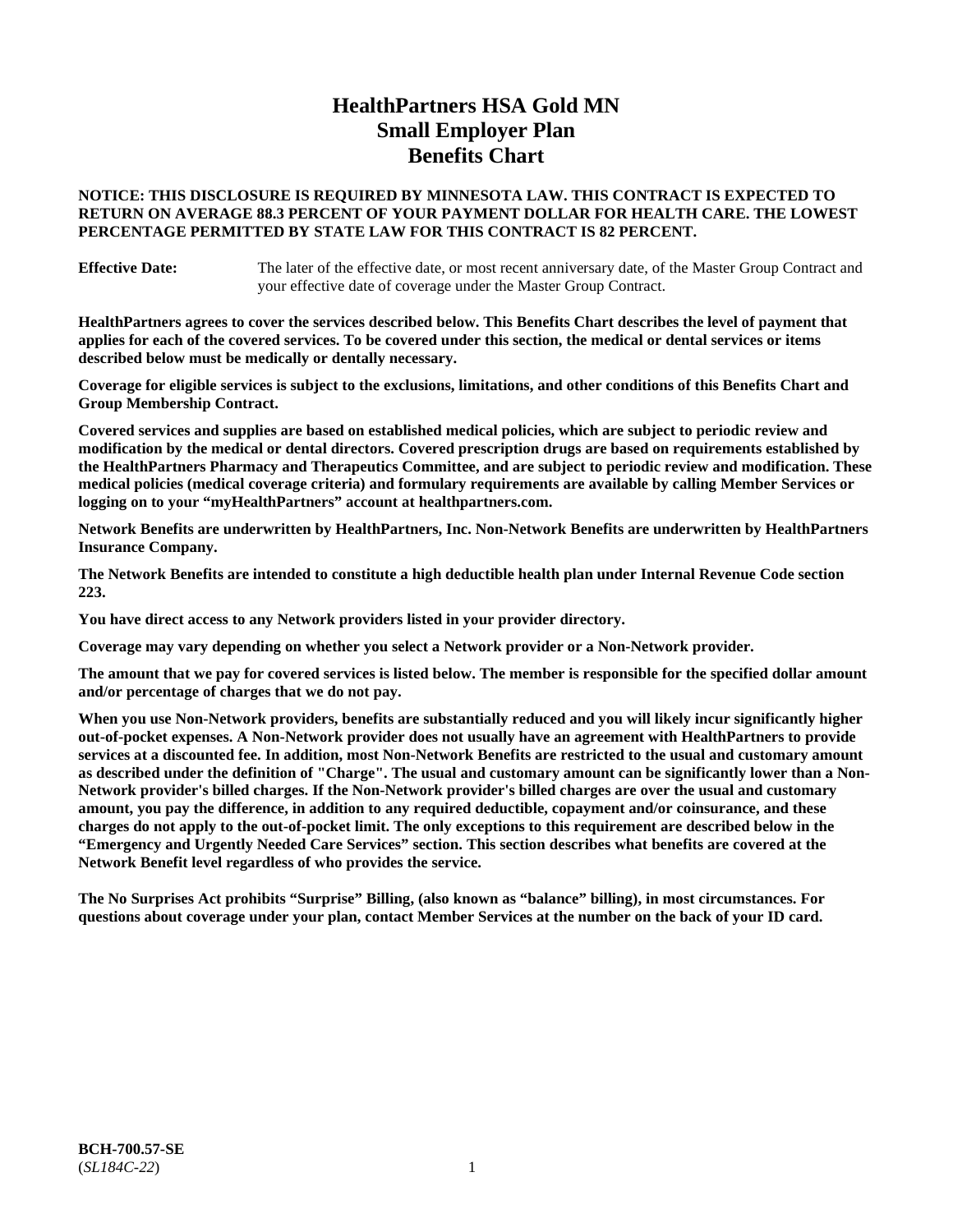# **These definitions apply to this Benefits Chart. They also apply to the Contract.**

| <b>Biosimilar Drugs:</b> | A prescription drug, approved by the Food and Drug Administration (FDA), that the FDA has<br>determined is biosimilar to and interchangeable with a biological brand name drug. Biosimilar<br>drugs are not considered generic drugs and are not covered under the generic drug benefit.                                                                                                                                                                                                                                                                                                                                           |
|--------------------------|------------------------------------------------------------------------------------------------------------------------------------------------------------------------------------------------------------------------------------------------------------------------------------------------------------------------------------------------------------------------------------------------------------------------------------------------------------------------------------------------------------------------------------------------------------------------------------------------------------------------------------|
| <b>Brand Name Drug:</b>  | A prescription drug, approved by the Food and Drug Administration (FDA), that is manufactured,<br>sold, or licensed for sale under a trademark by the pharmaceutical company that originally<br>researched and developed the drug. Brand name drugs have the same active-ingredient formula as<br>the generic version of the drug. However, generic drugs are manufactured and sold by other drug<br>manufacturers and are generally not available until after the patent on the brand name drug has<br>expired. A few brand name drugs may be covered at the generic drug benefit level if this is<br>indicated on the formulary. |
| <b>Calendar Year:</b>    | This is the 12-month period beginning 12:01 A.M. Central Time, on January 1, and ending 12:00<br>A.M. Central Time of the next following December 31.                                                                                                                                                                                                                                                                                                                                                                                                                                                                              |
| <b>Charge:</b>           | For covered services delivered by participating network providers, this is the provider's discounted<br>charge for a given medical/surgical service, procedure or item.                                                                                                                                                                                                                                                                                                                                                                                                                                                            |
|                          | For covered services delivered by non-network providers, a contracted rate may apply if such<br>arrangement is available to HealthPartners.                                                                                                                                                                                                                                                                                                                                                                                                                                                                                        |
|                          | For the Usual and Customary charge for covered services delivered by non-network providers, our<br>payment is calculated using one of the following options to be determined at HealthPartners'<br>discretion: 1) a percentage of the Medicare fee schedule; 2) a comparable schedule if the services<br>is not on the Medicare fee schedule; 3) a commercially reasonable rate for such service.                                                                                                                                                                                                                                  |
|                          | The Usual and Customary Charge is the maximum amount allowed that we consider in the<br>calculation of the payment of charges incurred for certain covered services. You must pay for any<br>charges above the usual and customary charge, and they do not apply to the out-of-pocket limit.                                                                                                                                                                                                                                                                                                                                       |
|                          | A charge is incurred for covered ambulatory medical and surgical services, on the date the service<br>or item is provided. A charge is incurred for covered inpatient services, on the date of admission to<br>a hospital. To be covered, a charge must be incurred on or after the member's effective date and<br>on or before the termination date.                                                                                                                                                                                                                                                                              |
| Copayment/Coinsurance:   | The specified dollar amount, or percentage, of charges incurred for covered services, which we do<br>not pay, but which a member must pay, each time a member receives certain medical services,<br>procedures or items. Our payment for those covered services or items begins after the copayment<br>or coinsurance is satisfied. Covered services or items requiring a copayment or coinsurance are<br>specified in this Benefits Chart.                                                                                                                                                                                        |
|                          | For services provided by a network provider:                                                                                                                                                                                                                                                                                                                                                                                                                                                                                                                                                                                       |
|                          | An amount which is listed as a flat dollar copayment is applied to a network provider's discounted<br>charges for a given service. However, if the network provider's discounted charge for a service or<br>item is less than the flat dollar copayment, you will pay the network provider's discounted charge.<br>An amount which is listed as a percentage of charges or coinsurance is based on the network<br>provider's discounted charges, calculated at the time the claim is processed, which may include an<br>agreed upon fee schedule rate for case rate or withhold arrangements.                                      |
|                          | For services provided by a non-network provider:                                                                                                                                                                                                                                                                                                                                                                                                                                                                                                                                                                                   |
|                          | Any copayment or coinsurance is applied to the lesser of the provider's charges or the usual and<br>customary charge for a service.                                                                                                                                                                                                                                                                                                                                                                                                                                                                                                |
|                          | A copayment or coinsurance is due at the time a service is provided, or when billed by the<br>provider. The copayment or coinsurance applicable for a scheduled visit with a network provider<br>will be collected for each visit, late cancellation and failed appointment. Services may not be<br>withheld for failure to pay a deductible or coinsurance at or prior to the time of service.                                                                                                                                                                                                                                    |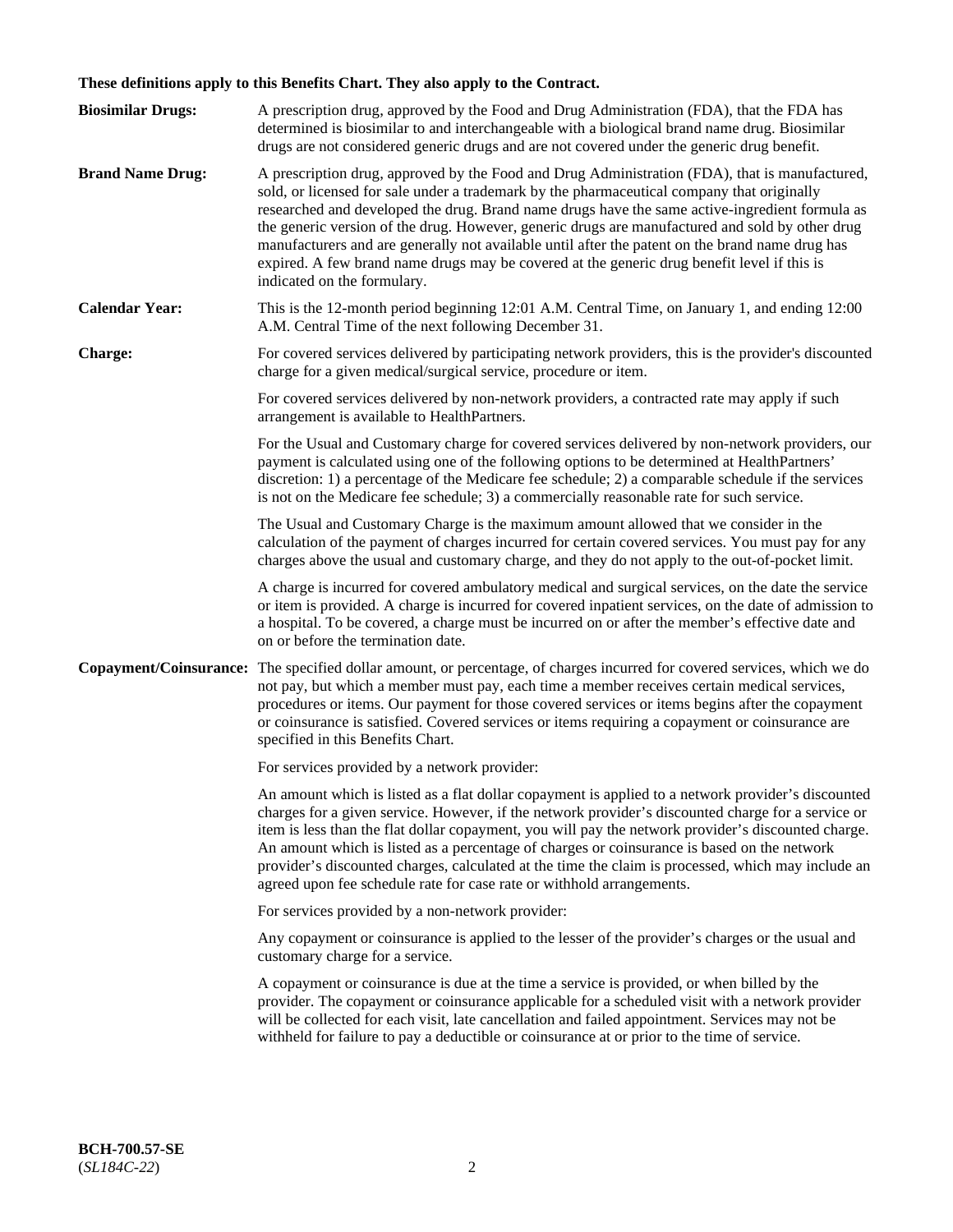| Deductible: | The specified dollar amount of charges incurred for covered services, which we do not pay, but a<br>member or a family has to pay first in a calendar year. Our payment for those services or items<br>begins after the deductible is satisfied. For network providers, the amount of the charges that apply<br>to the deductible are based on the network provider's discounted charges, calculated at the time<br>the claim is processed, which may include an agreed upon fee schedule rate for case rate or<br>withhold arrangements. For non-network providers, the amount of charges that apply to the<br>deductible are the lesser of the provider's charges or the usual and customary charge for a service.                                                                                                                                                                                                                                                                                                                                                                                                                                                                                                                                             |
|-------------|------------------------------------------------------------------------------------------------------------------------------------------------------------------------------------------------------------------------------------------------------------------------------------------------------------------------------------------------------------------------------------------------------------------------------------------------------------------------------------------------------------------------------------------------------------------------------------------------------------------------------------------------------------------------------------------------------------------------------------------------------------------------------------------------------------------------------------------------------------------------------------------------------------------------------------------------------------------------------------------------------------------------------------------------------------------------------------------------------------------------------------------------------------------------------------------------------------------------------------------------------------------|
|             | Any amounts paid or reimbursed by a third party, including but not limited to: point of service<br>rebates, manufacturer coupons, manufacturer debit cards or other forms of direct reimbursement to<br>a member for a product or service, will not apply toward your deductible, to the extent permitted<br>under state and federal law.                                                                                                                                                                                                                                                                                                                                                                                                                                                                                                                                                                                                                                                                                                                                                                                                                                                                                                                        |
|             | Your plan has an embedded deductible. This means once a member meets the individual<br>deductible, the plan begins paying benefits for that person. If two or more members of the family<br>meet the family deductible, the plan begins paying benefits for all members of the family,<br>regardless of whether each member has met the individual deductible. However, a member may<br>not contribute more than the individual deductible toward the family deductible.                                                                                                                                                                                                                                                                                                                                                                                                                                                                                                                                                                                                                                                                                                                                                                                         |
|             | All services are subject to the deductible unless otherwise indicated below in this Benefits Chart.                                                                                                                                                                                                                                                                                                                                                                                                                                                                                                                                                                                                                                                                                                                                                                                                                                                                                                                                                                                                                                                                                                                                                              |
| Formulary:  | This is a current list, which may be revised from time to time, of formulary prescription drugs,<br>medications, equipment and supplies covered by us as indicated in the Benefits Chart which are<br>covered at the highest benefit level. Some drugs may require prior authorization to be covered as<br>formulary drugs. You may be granted an exception to the formulary that is available to you upon<br>request. These guidelines and procedures include exceptions to the formulary for anti-psychotic<br>prescription drugs prescribed to treat emotional disturbances or mental illness if your health care<br>provider (1) indicates to the dispensing pharmacist, orally or in writing, that the prescription must<br>be dispensed as indicated and (2) certifies in writing to us that the prescribed drug will best treat<br>your condition. Also, you may continue to receive certain non-formulary prescription drugs for<br>diagnosed mental illness or emotional disturbance when our formulary changes or you change<br>health plans for up to one year following the change. We also have written guidelines and<br>procedures for granting formulary exceptions for other drugs that are available to you upon request<br>or on our website. |
|             | HMO Formulary Exception Process (including antipsychotic drugs). If you are prescribed a<br>drug, we must promptly grant you an exception to our formulary when your health care provider<br>indicates to us that:                                                                                                                                                                                                                                                                                                                                                                                                                                                                                                                                                                                                                                                                                                                                                                                                                                                                                                                                                                                                                                               |
|             | (1) the formulary drug causes an adverse reaction to the patient;<br>(2) the formulary drug is contraindicated for the patient; or<br>(3) the health care provider demonstrates that the prescription drug must be dispensed as written<br>to provide maximum medical benefit to the patient.                                                                                                                                                                                                                                                                                                                                                                                                                                                                                                                                                                                                                                                                                                                                                                                                                                                                                                                                                                    |
|             | The formulary, and information on drugs that require authorization, are available by calling<br>Member Services or logging on to your "myHealthPartners" account at healthpartners.com.                                                                                                                                                                                                                                                                                                                                                                                                                                                                                                                                                                                                                                                                                                                                                                                                                                                                                                                                                                                                                                                                          |
|             | Formulary Changes. The formulary may change throughout the year. If you are affected by a<br>formulary change, you will receive at least 30 days' advanced notice of that change, and you<br>may request a formulary exception.                                                                                                                                                                                                                                                                                                                                                                                                                                                                                                                                                                                                                                                                                                                                                                                                                                                                                                                                                                                                                                  |
|             |                                                                                                                                                                                                                                                                                                                                                                                                                                                                                                                                                                                                                                                                                                                                                                                                                                                                                                                                                                                                                                                                                                                                                                                                                                                                  |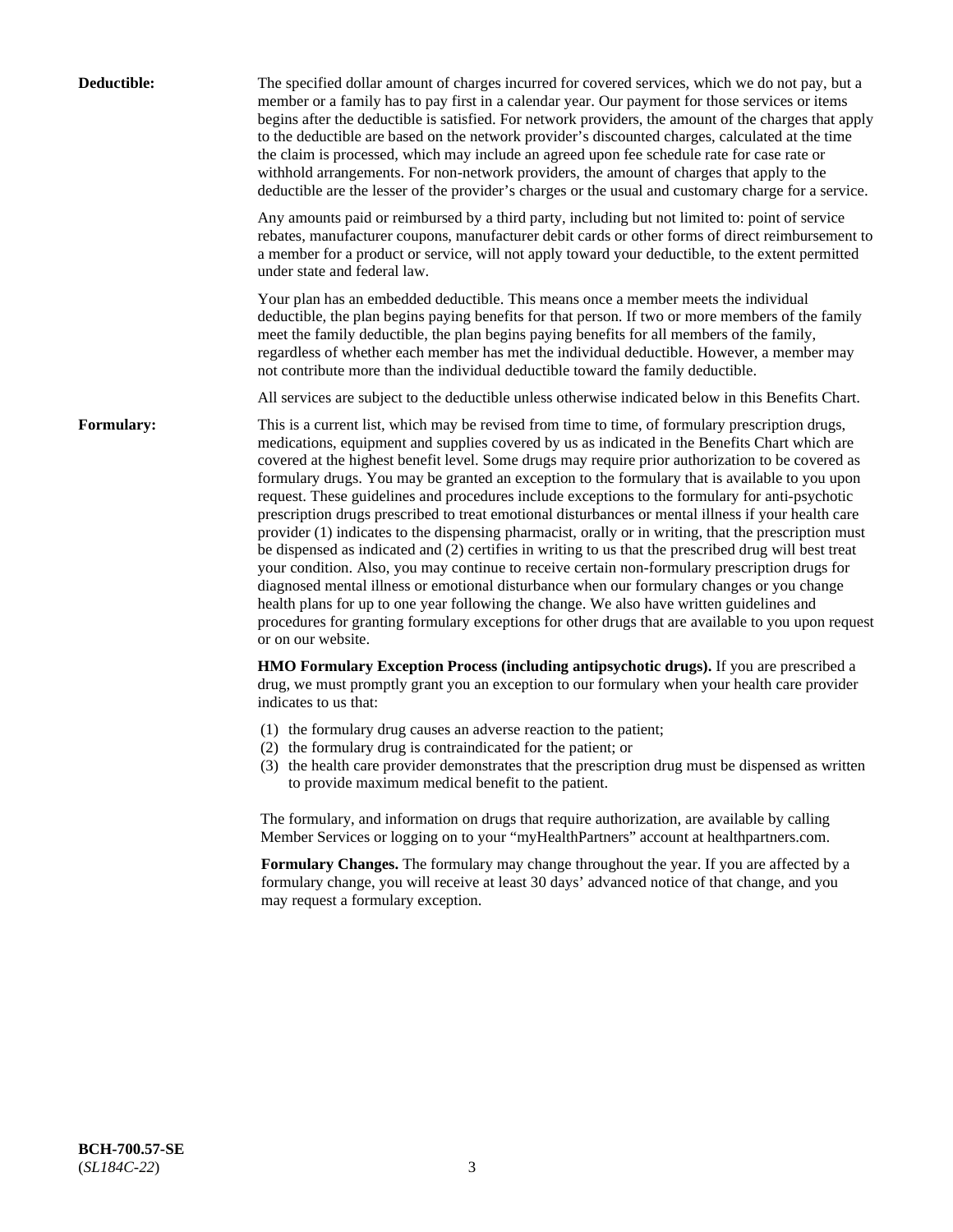| <b>Federal Formulary</b>  |  |
|---------------------------|--|
| <b>Exception Process:</b> |  |

If you are prescribed a drug that is not included on the formulary and your plan does not cover nonformulary drugs, you, your designee or your prescribing physician may request a review through our formulary exception process, which includes external review. This process is described below.

- **1. Standard Exception Request.** If your provider prescribes a drug that is not on our formulary, you may submit a standard exception request. If you, your designee or your prescribing provider submit a standard exception request, we must make our coverage determination and notify you within 72 hours of our receipt of the request. If we grant the exception to cover the drug, we are required to cover the drug for the duration of the prescription, including refills.
- **2. Expedited Exception Request.** If your provider prescribes a drug that is not on our formulary, you may submit an expedited exception request if there are exigent circumstances. Exigent circumstances exist when you are suffering from a health condition that may seriously jeopardize your life, health, or ability to regain maximum function or when you are undergoing a current course using a nonformulary drug. If you, your designee or your prescribing provider submit an expedited exception request, we must make our coverage determination and notify you within 24 hours of our receipt of the request. If we grant the exception to cover the drug, we are required to cover the drug for the duration of the prescription, including refills. If we grant an exception based on exigent circumstances, we must cover the drug for the duration of the exigency.
- **3. Federal External Review Exception Request.** If coverage of a drug is denied after an exception request review under items 1. or 2. above, you, your designee, or your prescribing provider may request an external review exception request. If the initial request was a standard exception request, we must notify you or your designee and the prescribing provider of the coverage determination within 72 hours of our receipt of your request for external review. If the initial request was an expedited exception request, we must notify you or your designee and the prescribing provider of the coverage determination within 24 hours our receipt of your request for external review. If you are granted an exception after the external review exception request, we are required to cover the drug for the duration of the prescription, if the initial request was a standard exception request. If the initial request was an expedited exception request, we must provide coverage for the duration of the exigency.
- **4. State External Review Request.** If coverage of the drug is denied after a federal external review exception request under item 3. above, you may request an external review under the "Disputes and Complaints" section, "External Complaints Procedures" in the Group Membership Contract.
- **Generic Drug:** A prescription drug, approved by the Food and Drug Administration (FDA) that the FDA has determined is comparable to a brand name drug product in dosage form, strength, route of administration, quality, intended use and documented bioequivalence. Generally, generic drugs cost less than brand name drugs. Some brand name drugs may be covered at the generic drug benefit level if this is indicated on the formulary.
- **Non-Formulary Drug:** This is a prescription drug approved by the Food and Drug Administration (FDA) that is not on the formulary, is medically necessary and is not investigative or otherwise excluded under this Benefits Chart.
- **Out-of-Pocket Expenses:** You pay the specified copayments/coinsurance and deductibles applicable for particular services, subject to the out-of-pocket limit described below. These amounts are in addition to the monthly enrollment payments.
- **Out-of-Pocket Limit:** You pay the copayments/coinsurance and deductibles for covered services, to the individual or family out-of-pocket limit. Thereafter we cover 100% of the charges incurred for all other covered services, for the rest of the calendar year. You pay amounts greater than the out-of-pocket limit if you exceed any visit or day limits.

Non-Network Benefits above the usual and customary charge (see definition of charge above) do not apply to the out-of-pocket limit.

Non-Network benefits for transplant surgery do not apply to the out-of-pocket limit.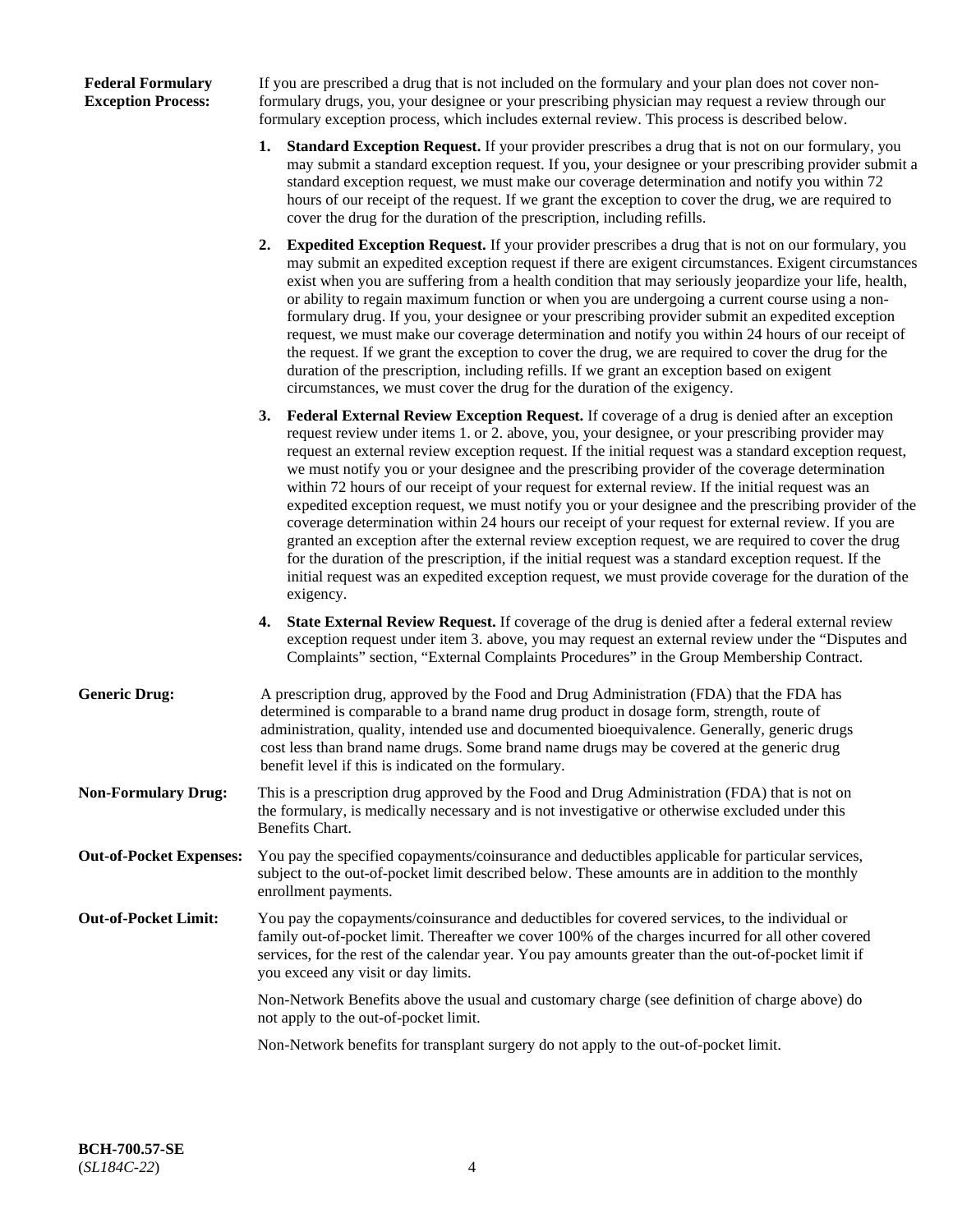Any amounts paid or reimbursed by a third party, including but not limited to: point of service rebates, manufacturer coupons, manufacturer debit cards or other forms of direct reimbursement to a member for a product or service, will not apply as an out of pocket expense, to the extent permitted under state and federal law.

You are responsible to keep track of the out-of-pocket expenses. Contact our Member Services department for assistance in determining the amount paid by the enrollee for specific eligible services received. Claims for reimbursement under the out-of-pocket limit provisions are subject to the same time limits and provisions described under the "Claims Provisions" section of the Contract.

**Specialty Drug List:** This is a current list, which may be revised from time to time, of prescription drugs, medications, equipment and supplies, which are typically bio-pharmaceuticals. The purpose of a specialty drug list is to facilitate enhanced monitoring of complex therapies used to treat specific conditions. Specialty drugs are covered by us as indicated in this Benefits Chart. The specialty drug list is available by calling Member Services or logging on to your "*my*HealthPartners" account at [healthpartners.com](https://www.healthpartners.com/hp/index.html)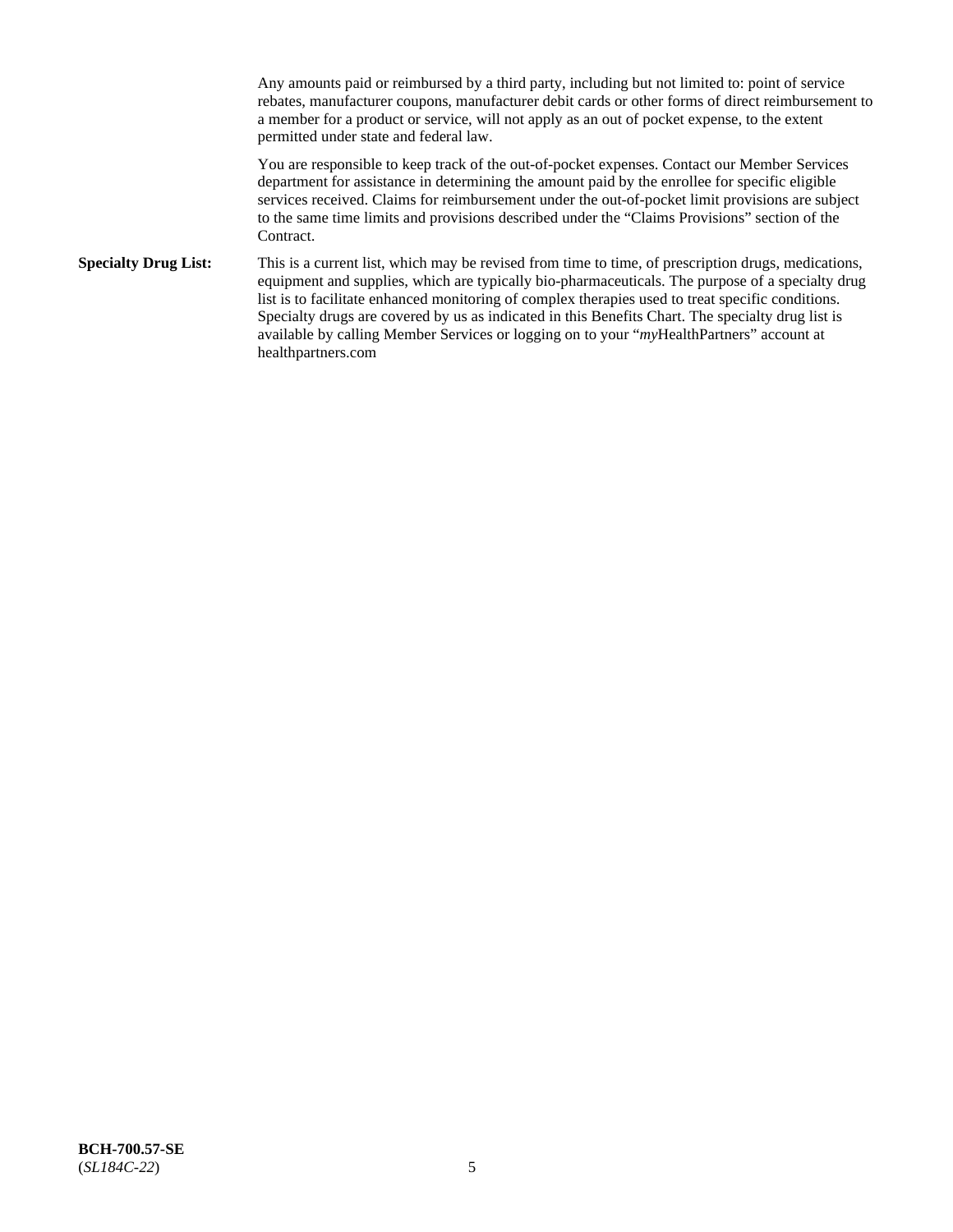## **DEDUCTIBLES AND OUT-OF-POCKET LIMITS**

### **Individual Calendar Year Deductible**

| <b>Network Benefits</b> | <b>Non-Network Benefits</b> |
|-------------------------|-----------------------------|
| \$3,000                 | \$10,000                    |

## **Family Calendar Year Deductible**

| <b>Network Benefits</b> | <b>Non-Network Benefits</b> |
|-------------------------|-----------------------------|
| \$6,000                 | \$20,000                    |

Separate deductibles must be satisfied under the Network Benefits and Non-Network Benefits.

Your plan has an embedded deductible. This means once a member meets the individual deductible, the plan begins paying benefits for that person. If two or more members of the family meet the family deductible, the plan begins paying benefits for all members of the family, regardless of whether each member has met the individual deductible. However, a member may not contribute more than the individual deductible toward the family deductible.

Any amounts paid or reimbursed by a third party, including but not limited to: point of service rebates, manufacturer coupons, debit cards or other forms of direct reimbursement to a member for a product or service, will not apply toward your deductible, to the extent permitted under state and federal law.

#### **Individual Calendar Year Out-of-Pocket Limit**

| <b>Network Benefits</b> | <b>Non-Network Benefits</b> |
|-------------------------|-----------------------------|
| \$3,000                 | \$30,000                    |

#### **Family Calendar Year Out-of-Pocket Limit**

| <b>Network Benefits</b> | <b>Non-Network Benefits</b> |
|-------------------------|-----------------------------|
| \$6,000                 | \$60,000                    |

Separate Out-of-Pocket Limits must be satisfied under the Network Benefits and Non-Network Benefits.

Non-Network Benefits above the usual and customary charge will not apply toward the individual or family out-of-pocket limit.

Non-Network benefits for transplant surgery do not apply to the out-of-pocket limit.

Any amounts paid or reimbursed by a third party, including but not limited to: point of service rebates, manufacturer coupons, manufacturer debit cards or other forms of direct reimbursement to a member for a product or service, will not apply as an out of pocket expense, to the extent permitted under state and federal law.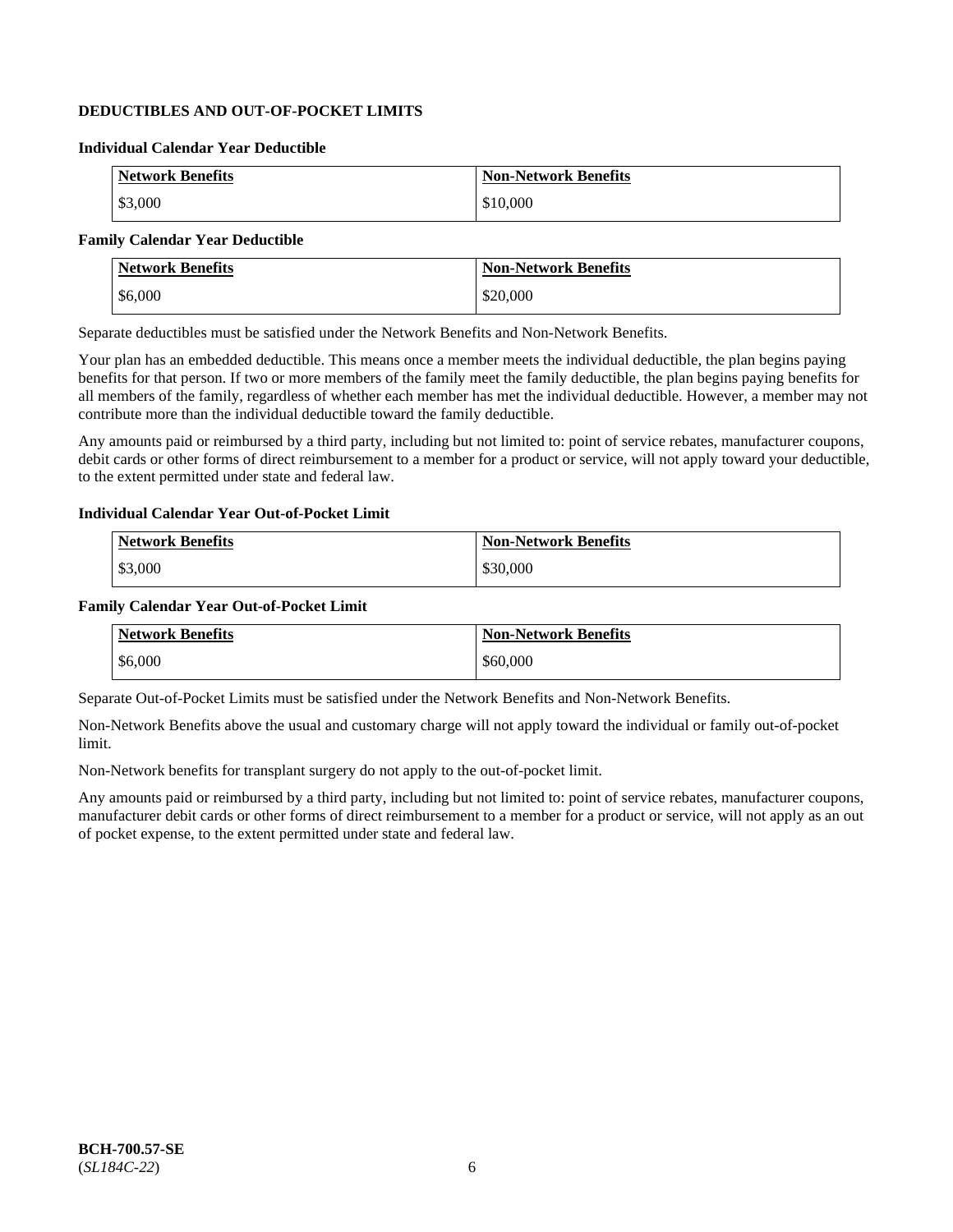## **AMBULANCE AND MEDICAL TRANSPORTATION**

#### **Covered Services:**

We cover ambulance and medical transportation for medical emergencies.

We also cover medically necessary, non-emergency medical transportation if it meets our medical coverage criteria.

Covered services and supplies are based on established medical policies, which are subject to periodic review and modification by the medical or dental directors. These medical policies (medical coverage criteria) and applicable prior authorization requirements are available by calling Member Services or logging on to your "myHealthPartners" account at [healthpartners.com.](https://www.healthpartners.com/hp/index.html)

| Network Benefits              | <b>Non-Network Benefits</b> |
|-------------------------------|-----------------------------|
| 100% of the charges incurred. | See Network Benefits.       |

#### **Not Covered:**

See "Services Not Covered" in the Group Membership Contract.

## **BEHAVIORAL HEALTH SERVICES**

#### **Covered Services:**

Covered services are based on established medical policies, which are subject to periodic review and modification by the medical directors. These medical policies (medical coverage criteria) are available by calling Member Services or logging on to your "*my*HealthPartners" account at [healthpartners.com.](http://www.healthpartners.com/)

You have rights to parity in mental health and substance use disorder treatment as required by the federal Mental Health Parity and Addiction Equity Act and Minnesota Statutes, section 62Q.47. These laws require:

- That mental health and substance use disorder services be covered on the same basis as medical services;
- That cost-sharing for mental health and substance use disorder services can be no more restrictive than cost-sharing for similar medical services;
- That treatment restrictions and limitation such as prior authorization and medical necessity can be no more restrictive than for similar medical services;
- That if enrollees have concerns they can call Member Services, file a complaint with HealthPartners, or file a complaint with the Minnesota Department of Health.

### **Mental health services**

We cover services for: mental health diagnoses as described in the Diagnostic and Statistical Manual of Mental Disorders – Fifth Edition (DSM-5) (most recent edition).

We also provide coverage for mental health treatment ordered by a Minnesota court under a valid court order that is issued on the basis of a behavioral care evaluation performed by a licensed psychiatrist or doctoral level licensed psychologist, which includes a diagnosis and an individual treatment plan for care in the most appropriate, least restrictive environment. We must be given a copy of the court order and the behavioral care evaluation, the service must be a covered benefit under this plan, and the service must be provided by a network provider, or other provider as required by law. We cover the evaluation upon which the court order was based if it was provided by a network provider. We also provide coverage for the initial mental health evaluation of a child, regardless of whether that evaluation leads to a court order for treatment, if the evaluation is ordered by a Minnesota juvenile court.

**Outpatient services, including intensive outpatient and day treatment:** We cover medically necessary outpatient professional mental health services for evaluation, crisis intervention, and treatment of mental health disorders.

A comprehensive diagnostic assessment will be used as the basis for a determination by a mental health professional, concerning the appropriate treatment and the extent of services required.

Outpatient services we cover for a diagnosed mental health condition include the following:

- Individual, group, family, and multi-family therapy;
- Medication management provided by a physician, certified nurse practitioner, or physician's assistant;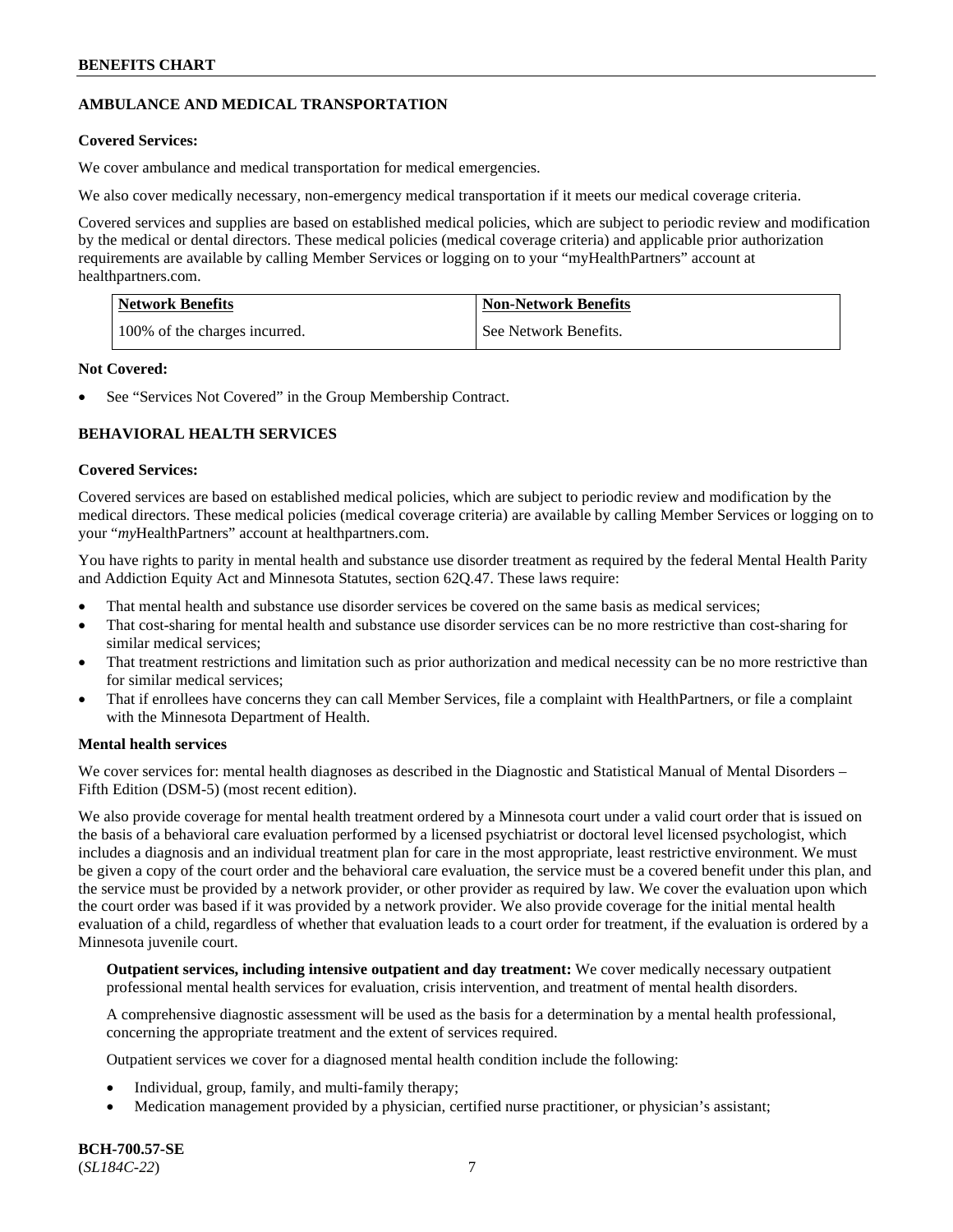- Psychological testing services for the purposes of determining the differential diagnoses and treatment planning for patients currently receiving behavioral health services;
- Day treatment and intensive outpatient services in a licensed program;
- Partial hospitalization services in a licensed hospital or community mental health center;
- Psychotherapy and nursing services provided in the home if authorized by us; and
- Treatment for gender dysphoria.

| Network Benefits              | <b>Non-Network Benefits</b>  |
|-------------------------------|------------------------------|
| 100% of the charges incurred. | 50% of the charges incurred. |

#### **Group therapy**

| Network Benefits              | <b>Non-Network Benefits</b>  |
|-------------------------------|------------------------------|
| 100% of the charges incurred. | 50% of the charges incurred. |

**Inpatient services, including mental health residential treatment services:** We cover the following:

- Medically necessary inpatient services in a hospital and professional services for treatment of mental health disorders. Medical stabilization is covered under inpatient hospital services in the "Hospital and Skilled Nursing Facility Services" section; and
- Medically necessary mental health residential treatment services. This care must be authorized by us and provided by a hospital or residential behavioral health treatment facility licensed by the local state or Department of Health and Human Services. Services not covered under this benefit include halfway houses, group homes, extended care facilities, shelter services, correctional services, detention services, transitional services, group residential services, foster care services and wilderness programs.

| Network Benefits              | <b>Non-Network Benefits</b>  |
|-------------------------------|------------------------------|
| 100% of the charges incurred. | 50% of the charges incurred. |

#### **Substance use disorder (SUD) services**

We cover medically necessary services for assessments by a licensed alcohol and drug counselor and treatment of substanceuse disorders as defined in the latest edition of the DSM-5.

**Outpatient services, including intensive outpatient and day treatment:** We cover medically necessary outpatient professional services for the diagnosis and treatment of substance use disorders. Substance use disorder treatment programs must be licensed by the applicable state agency.

Outpatient services we cover for a diagnosed substance use disorder include the following:

- Individual, group, family, and multi-family therapy provided in an office setting;
- Opiate replacement therapy including methadone and buprenorphine treatment; and
- Day treatment and intensive outpatient services in a licensed program.

| Network Benefits              | <b>Non-Network Benefits</b>  |
|-------------------------------|------------------------------|
| 100% of the charges incurred. | 50% of the charges incurred. |

**Inpatient services:** We cover the following:

- Medically necessary inpatient services in a hospital or primary residential treatment in a licensed substance use disorder treatment center. Primary residential treatment is an intensive residential treatment program of limited duration, typically 30 days or less.
- Services provided in a hospital that is licensed by the local state and accredited by Medicare.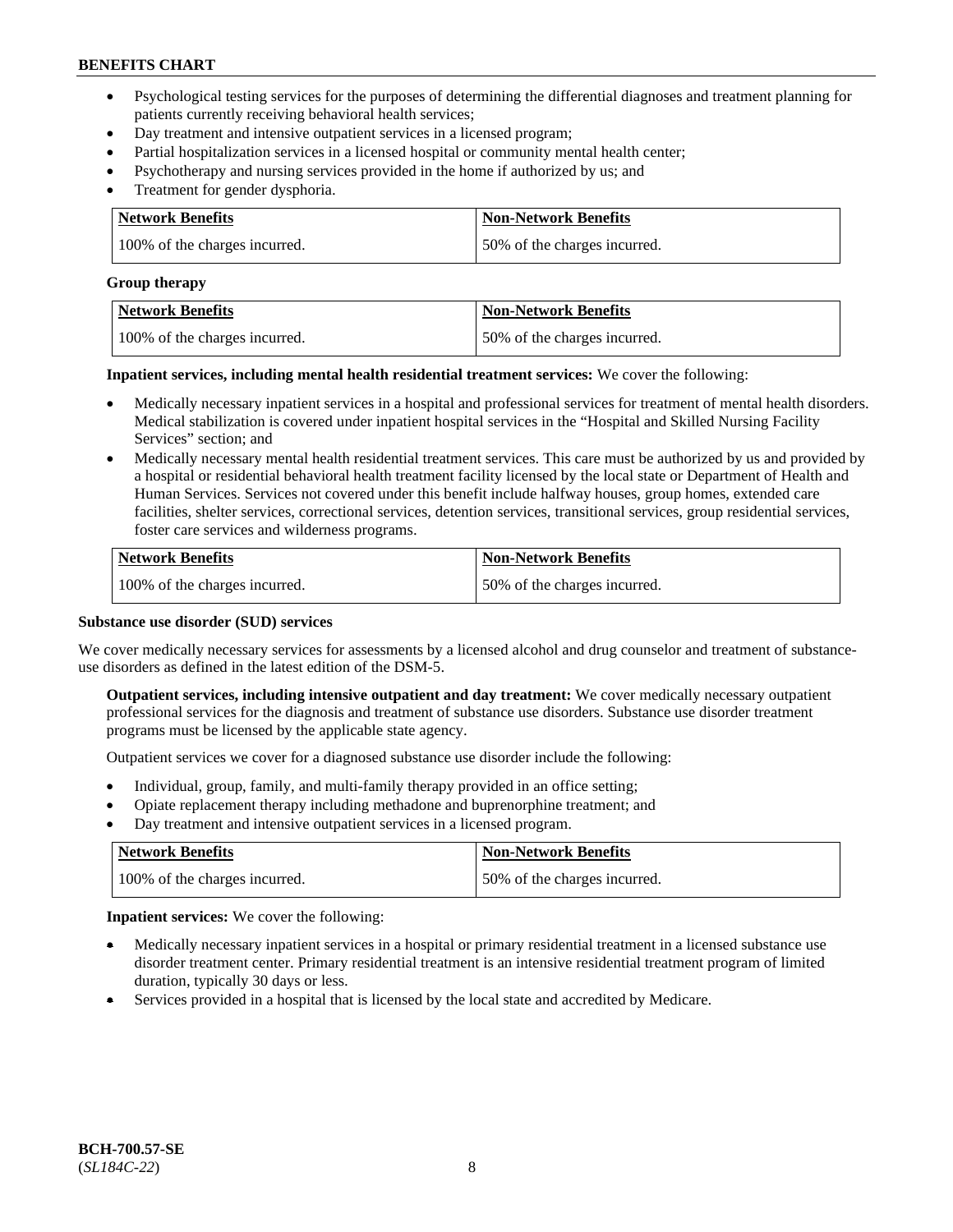• Detoxification services in a hospital or community detoxification facility if it is licensed by the local Department of Health and Human Services.

| <b>Network Benefits</b>       | <b>Non-Network Benefits</b>  |
|-------------------------------|------------------------------|
| 100% of the charges incurred. | 50% of the charges incurred. |

### **Not Covered:**

See "Services Not Covered" in the Group Membership Contract.

## **CHIROPRACTIC SERVICES**

### **Covered Services:**

We cover chiropractic services for rehabilitative care, provided to diagnose and treat acute neuromusculo-skeletal conditions.

Massage therapy which is performed in conjunction with other treatment/modalities by a chiropractor, is part of a prescribed treatment plan and is not billed separately is covered.

| <b>Network Benefits</b>       | <b>Non-Network Benefits</b>           |
|-------------------------------|---------------------------------------|
| 100% of the charges incurred. | 50% of the charges incurred.          |
|                               | Limit of 20 visits per calendar year. |

### **Not Covered:**

- Massage therapy for the purpose of comfort or convenience of the member.
- See "Services Not Covered" in the Group Membership Contract.

## **CLINICAL TRIALS**

### **Covered Services:**

We cover certain routine services if you participate in a Phase I, Phase II, Phase III or Phase IV clinical trial that is conducted in relation to the prevention, detection, or treatment of cancer or other life-threatening disease or condition as defined in the Affordable Care Act. We cover routine patient costs for services that would be eligible under this Benefits Chart if the service was provided outside of a clinical trial.

| <b>Network Benefits</b>                                | <b>Non-Network Benefits</b>                            |
|--------------------------------------------------------|--------------------------------------------------------|
| Coverage level is same as corresponding Network        | Coverage level is same as corresponding Non-Network    |
| Benefit, depending on type of service provided such as | Benefit, depending on type of service provided such as |
| Office Visits for Illness or Injury, Inpatient or      | Office Visits for Illness or Injury, Inpatient or      |
| Outpatient Hospital Services.                          | Outpatient Hospital Services.                          |

### **Not Covered:**

- The investigative item, device or service itself.
- Items or services that are provided solely to satisfy data collection and analysis needs and that are not used in the direct clinical management of the patient.
- A service that is clearly inconsistent with widely accepted and established standards of care for a particular diagnosis.
- See "Services Not Covered" in the Group Membership Contract.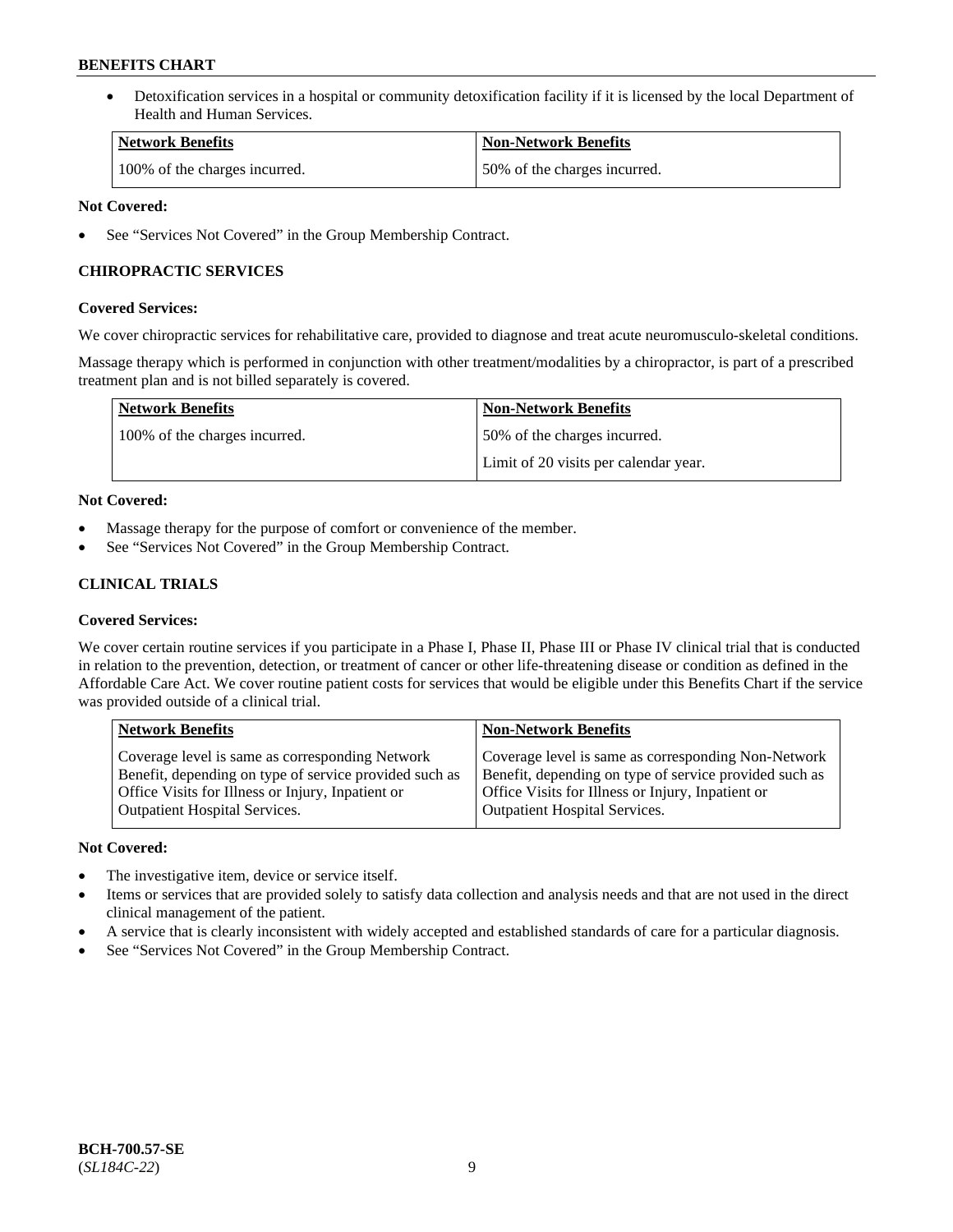## **DENTAL SERVICES**

### **Covered Services:**

We cover services as described below.

**Accidental dental services:** We cover dentally necessary services to treat and restore damage done to sound, natural, unrestored teeth as a result of an accidental injury. Coverage is for damage caused by external trauma to face and mouth only, not for cracked or broken teeth which result from biting or chewing. We cover restorations, root canals, crowns and replacement of teeth lost that are directly related to the accident in which the member was involved. We cover initial exams, xrays, and palliative treatment including extractions, and other oral surgical procedures directly related to the accident. Subsequent treatment must be initiated within the specified time-frame and must be directly related to the accident. We do not cover restoration and replacement of teeth that are not "sound and natural" at the time of the accident.

Full mouth rehabilitation to correct occlusion (bite) and malocclusion (misaligned teeth not due to the accident) are not covered.

When an implant-supported dental prosthetic treatment is pursued, the accidental dental benefit will be applied to the prosthetic procedure. Benefits are limited to the amount that would be paid toward the placement of a removable dental prosthetic appliance that could be used in the absence of implant treatment. Care must be provided or pre-authorized by a HealthPartners dentist.

| Network Benefits              | <b>Non-Network Benefits</b>  |
|-------------------------------|------------------------------|
| 100% of the charges incurred. | 50% of the charges incurred. |

For all accidental dental services, treatment and/or restoration must be initiated within six months of the date of the injury. Coverage is limited to the initial course of treatment and/or initial restoration. Services must be provided within twenty-four months of the date of injury to be covered.

### **Medical referral dental services**

**Medically necessary outpatient dental services:** We cover medically necessary outpatient dental services. Coverage is limited to dental services required for treatment of an underlying medical condition, e.g., removal of teeth to complete radiation treatment for cancer of the jaw, cysts and lesions.

| Network Benefits              | <b>Non-Network Benefits</b>  |
|-------------------------------|------------------------------|
| 100% of the charges incurred. | 50% of the charges incurred. |

**Medically necessary hospitalization and anesthesia for dental care:** We cover medically necessary hospitalization for dental care. This is limited to charges incurred by a member who: (1) is a child under age 5; (2) is severely disabled; (3) has a medical condition and requires hospitalization or general anesthesia for dental care treatment; or (4) is a child between age 5 and 12 and care in dental offices has been attempted unsuccessfully and usual methods of behavior modification have not been successful, or when extensive amounts of restorative care, exceeding four appointments, are required. Coverage is limited to facility and anesthesia charges. Oral surgeon/dentist professional fees are not covered.

| <b>Network Benefits</b>       | <b>Non-Network Benefits</b>  |
|-------------------------------|------------------------------|
| 100% of the charges incurred. | 50% of the charges incurred. |

**Medical complications of dental care:** We cover medical complications of dental care. Treatment must be medically necessary care and related to medical complications of non-covered dental care, including complications of the head, neck, or substructures.

| Network Benefits              | <b>Non-Network Benefits</b>  |
|-------------------------------|------------------------------|
| 100% of the charges incurred. | 50% of the charges incurred. |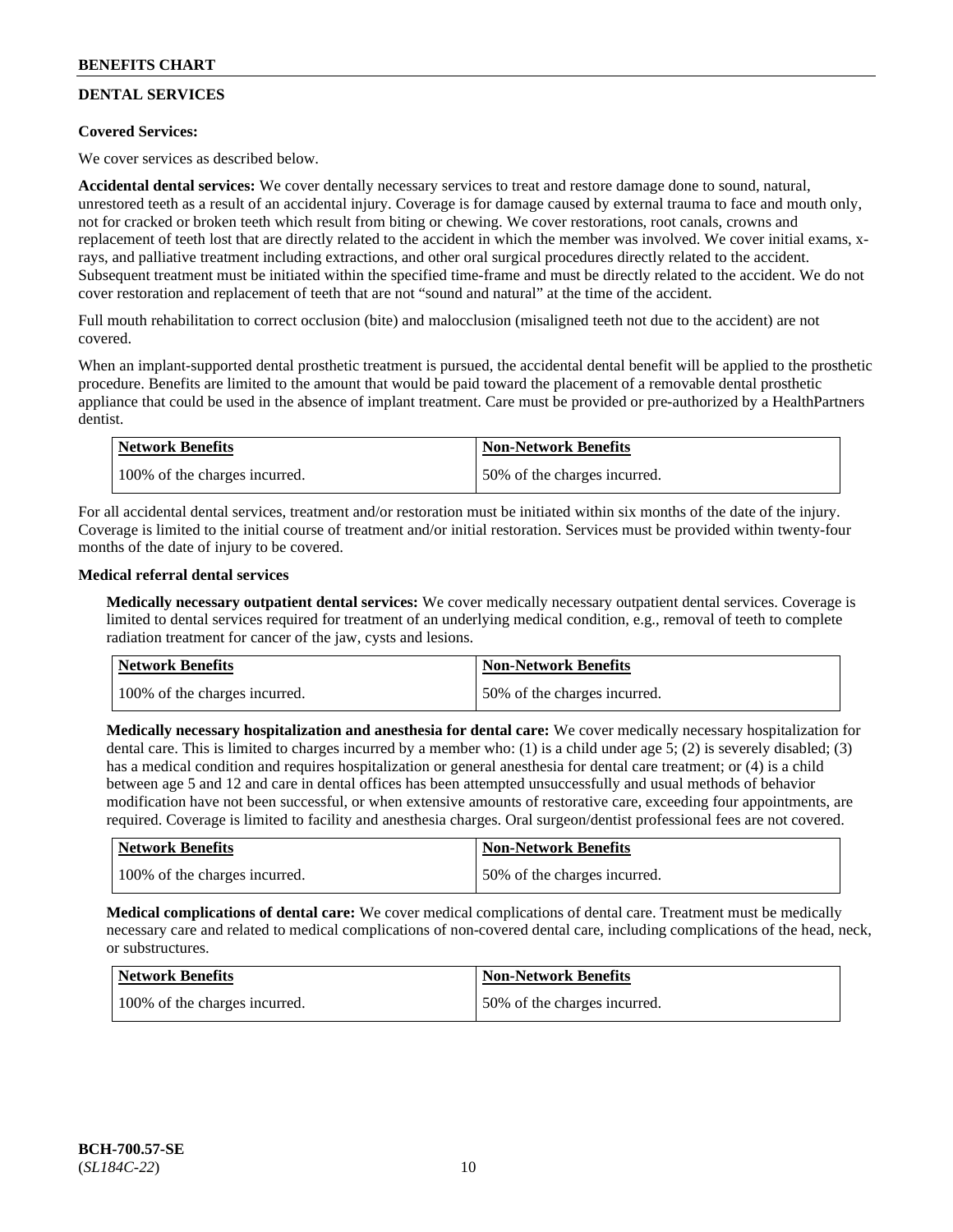**Oral surgery**: We cover oral surgery. Coverage is limited to treatment of medical conditions requiring oral surgery, such as treatment of oral neoplasm, non-dental cysts, fracture of the jaws, trauma of the mouth and jaws.

| Network Benefits              | <b>Non-Network Benefits</b>  |
|-------------------------------|------------------------------|
| 100% of the charges incurred. | 50% of the charges incurred. |

**Treatment of cleft lip and cleft palate:** We cover treatment of cleft lip and cleft palate of a dependent child to age 26, including orthodontic treatment and oral surgery directly related to the cleft. Benefits are limited to inpatient or outpatient expenses arising from medical and dental treatment that was scheduled or initiated prior to the dependent turning age 19. Dental services that are not required for the treatment of cleft lip or cleft palate are not covered. If a dependent child covered under this Contract is also covered under a dental plan which includes orthodontic services, that dental plan shall be considered primary for the necessary orthodontic services. Oral appliances are subject to the same copayment, conditions and limitations as durable medical equipment.

| <b>Network Benefits</b>       | <b>Non-Network Benefits</b>  |
|-------------------------------|------------------------------|
| 100% of the charges incurred. | 50% of the charges incurred. |

**Treatment of temporomandibular disorder (TMD) and craniomandibular disorder (CMD):** We cover surgical and nonsurgical treatment of temporomandibular disorder (TMD) and craniomandibular disorder (CMD), which is medically necessary care. Dental services which are not required to directly treat TMD or CMD are not covered.

| Network Benefits              | <b>Non-Network Benefits</b>  |
|-------------------------------|------------------------------|
| 100% of the charges incurred. | 50% of the charges incurred. |

### **Not Covered:**

- Dental treatment, procedures or services not listed in this Benefits Chart.
- Accident related dental services if treatment is (1) provided to teeth which are not sound and natural, (2) to teeth which have been restored, (3) initiated beyond six months from the date of the injury, (4) received beyond the initial treatment or restoration or (5) received beyond twenty-four months from the date of injury.
- Oral surgery to remove wisdom teeth.
- Orthognathic treatment or procedures and all related services, unless it is required to treat TMD or CMD and it meets our medical coverage criteria.
- See "Services Not Covered" in the Group Membership Contract.

### **DIABETES AND HYPERTENSION DISEASE MANAGEMENT PROGRAM**

#### **Covered Services:**

If you meet criteria for coverage, you may qualify for the Diabetes and/or Hypertension Disease Management Program.

The program covers group health coaching which focuses on weight loss, exercise, behavior modification and health education through Omada Health.

| <b>Network Benefits</b>                                     | <b>Non-Network Benefits</b> |
|-------------------------------------------------------------|-----------------------------|
| 100% of the charges incurred.<br>Deductible does not apply. | Not applicable.             |

#### **Not Covered:**

See "Services Not Covered" in the Group Membership Contract.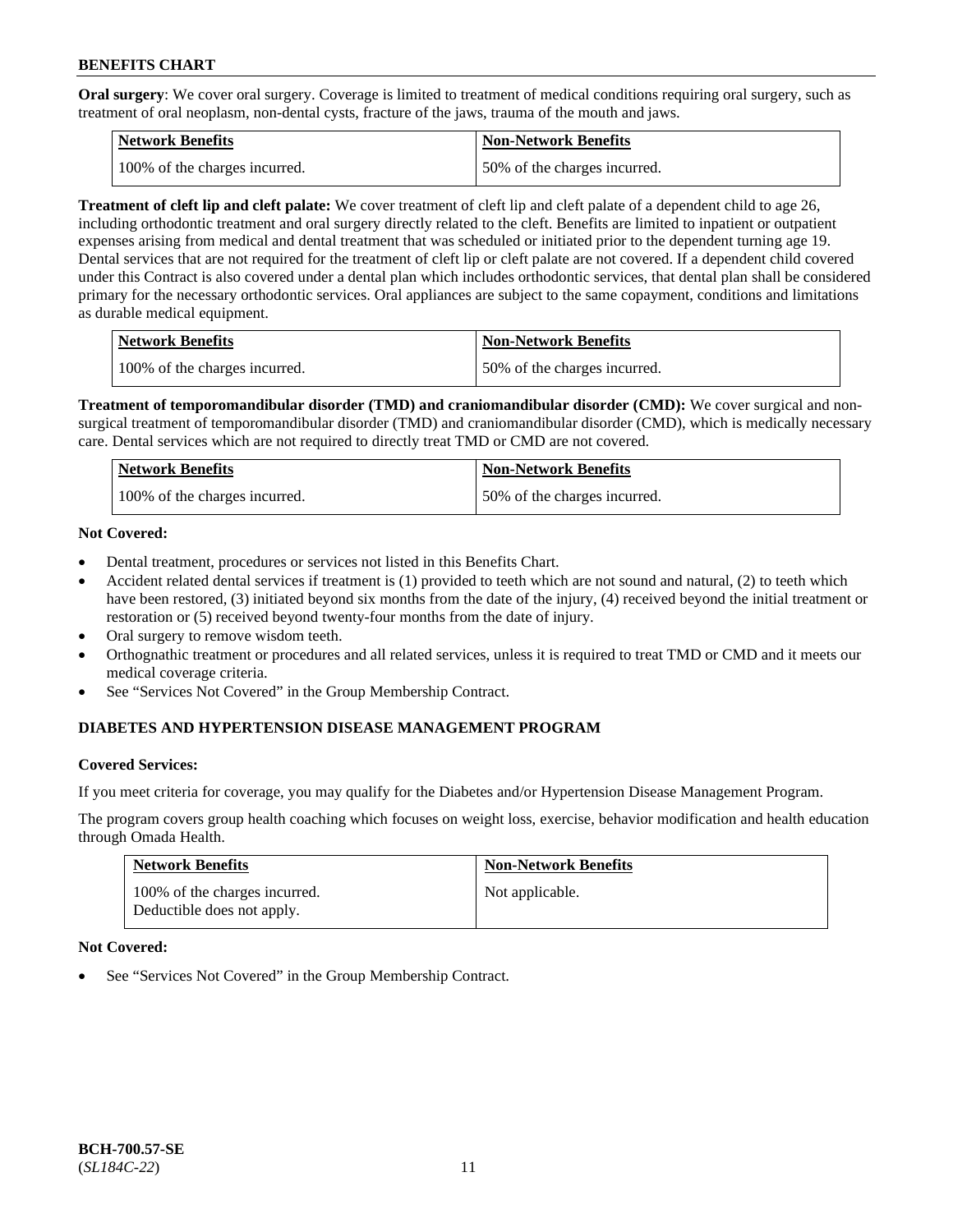## **DIABETIC EQUIPMENT AND SUPPLIES**

#### **Covered Services:**

We cover physician prescribed medically appropriate and necessary drugs and supplies used in the management and treatment of diabetes for members with gestational, Type I or Type II diabetes including durable diabetic equipment and disposable supplies, as described below.

Certain items are only covered if your condition meets our coverage criteria and obtained through an authorized vendor. For more information on what we cover and any prior authorization requirements, call Member Services or log on to your "*my*HealthPartners" account at [healthpartners.com.](http://www.healthpartners.com/)

Insulin and medications for diabetes are covered as outpatient drugs under the "Prescription Drug Services" section.

**Pumps and Pump Supplies.** These include diabetic insulin pumps, diabetic infusion pumps and infusion pump supplies such as infusion sets, tubing, connectors and syringe reservoirs.

| <b>Network Benefits</b>                                                                 | <b>Non-Network Benefits</b>  |
|-----------------------------------------------------------------------------------------|------------------------------|
| Pumps received at a pharmacy:<br>100% of the charges incurred.                          | 50% of the charges incurred. |
| Pumps received from a non-pharmacy approved<br>vendor:<br>100% of the charges incurred. |                              |

#### **All other durable equipment and diabetic supplies**

Durable Diabetic Equipment and Supplies. These include continuous glucose monitoring system (CGMS), transmitter, sensors and receivers, diabetic blood glucose monitors and control/calibrating solutions (for checking accuracy or testing equipment and test strips).

Disposable Diabetic Supplies. These are one-time use supplies, including syringes, lancets, lancet devices, blood and urine ketone test strips, and needles.

Certain diabetic supplies and equipment must be purchased at a pharmacy.

| <b>Network Benefits</b>                                                                                               | <b>Non-Network Benefits</b>  |
|-----------------------------------------------------------------------------------------------------------------------|------------------------------|
| If received through a pharmacy:<br>100% of the charges incurred.                                                      | 50% of the charges incurred. |
| If received through a non-pharmacy provider:<br>100% of the charges incurred if purchased from an<br>approved vendor. |                              |

#### **Limitations:**

- No more than a 93-day supply of diabetic supplies is covered and dispensed at a time.
- We require that certain diabetic supplies and equipment be purchased at a pharmacy.
- Diabetic supplies and equipment are limited to certain models and brands.
- Durable medical equipment and supplies must be obtained from or repaired by approved vendors.
- Covered services and supplies are based on established medical policies which are subject to periodic review and modification by the medical directors. Our coverage policy for diabetic supplies includes information on our required models and brands. These medical policies (medical coverage criteria) are available by calling Member Services or logging on to your "*my*HealthPartners" account at [healthpartners.com.](http://www.healthpartners.com/)

### **Not Covered:**

- Replacement or repair of any covered items, if the items are (i) damaged or destroyed by misuse, abuse or carelessness, (ii) lost; or (iii) stolen.
- Duplicate or similar items.
- Labor and related charges for repair of any covered items which are more than the cost of replacement by an approved vendor.

**BCH-700.57-SE** (*SL184C-22*) 12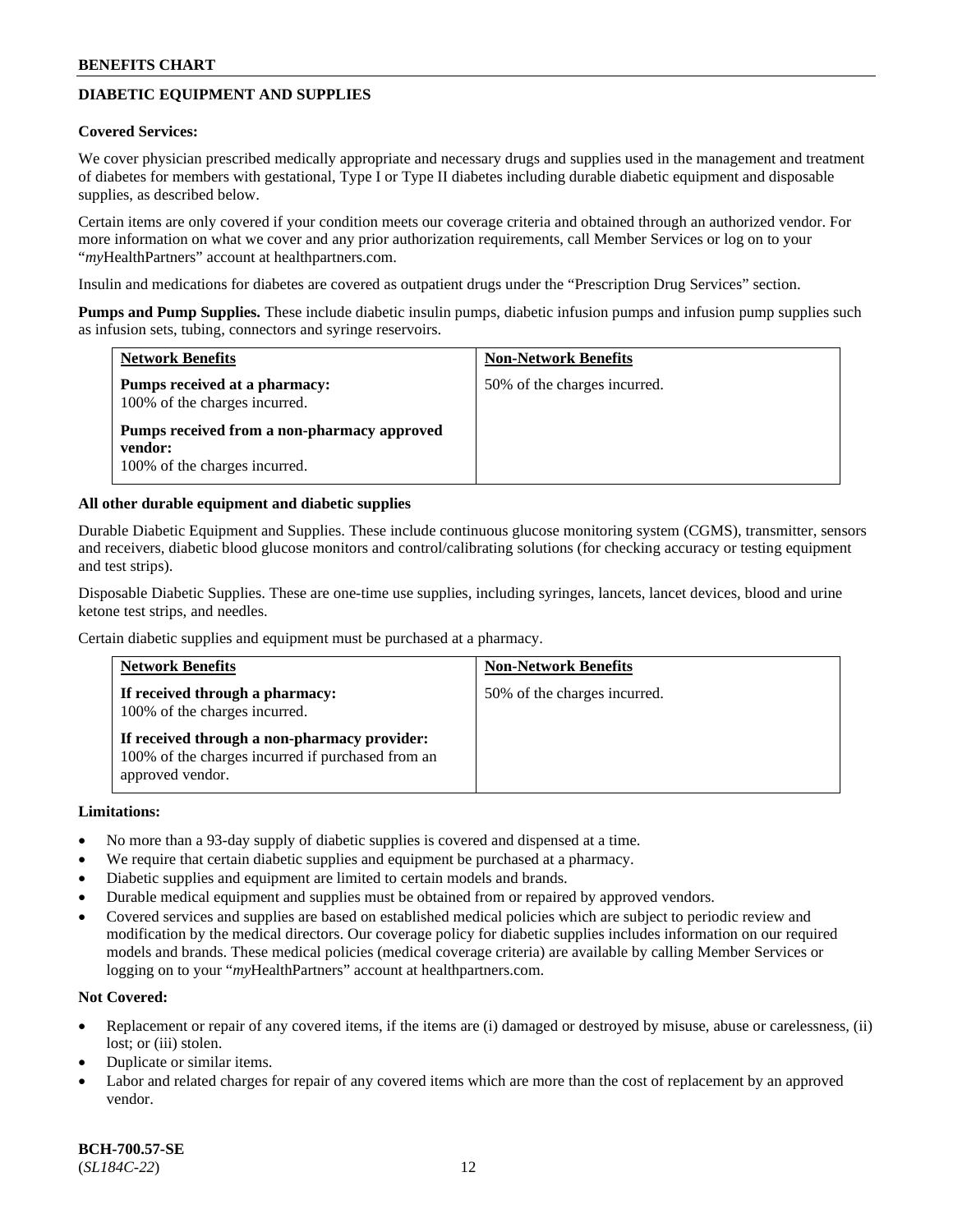- Batteries for monitors and equipment.
- Sales tax, mailing, delivery charges, service call charges.
- See "Services Not Covered" in the Group Membership Contract.

## **DIAGNOSTIC IMAGING SERVICES**

#### **Covered Services:**

We cover diagnostic imaging, when ordered by a provider and provided in a clinic or outpatient hospital facility.

For Network Benefits, non-emergent, scheduled outpatient Magnetic Resonance Imaging (MRI) and Computed Tomography (CT) must be provided at a designated facility. Your physician or facility will obtain or verify prior authorization for these services with HealthPartners, as needed.

We cover services provided in a clinic or outpatient hospital facility (to see the benefit level for inpatient hospital or skilled nursing facility services, see benefits under Inpatient Hospital and Skilled Nursing Facility Services).

#### **Outpatient magnetic resonance imaging (MRI) and computed tomography (CT)**

| Network Benefits              | <b>Non-Network Benefits</b>  |
|-------------------------------|------------------------------|
| 100% of the charges incurred. | 50% of the charges incurred. |

#### **All other outpatient diagnostic imaging services for illness or injury**

#### **Services for illness or injury**

| Network Benefits              | <b>Non-Network Benefits</b>  |
|-------------------------------|------------------------------|
| 100% of the charges incurred. | 50% of the charges incurred. |

#### **Preventive services (MRI/CT procedures are not considered preventive)**

Diagnostic imaging services associated with preventive services are covered at the benefit level shown in the "Preventive Services" section of this Benefits Chart.

#### **Not Covered:**

See "Services Not Covered" in the Group Membership Contract.

## **DURABLE MEDICAL EQUIPMENT, PROSTHETICS, ORTHOTICS, AND SUPPLIES**

#### **Covered Services:**

We cover equipment and services, as described below.

We cover durable medical equipment and services, prosthetics, orthotics and supplies, subject to the limitations below.

External hearing aids (including osseointegrated or bone anchored) for members age 18 or younger who have hearing loss that is not correctable by other covered procedures. Coverage is limited to one basic, standard hearing aid for each ear every three years. A basic hearing aid is defined as a hearing device that consists of a microphone, amplifier, volume control, battery and receiver. It does not include upgrades above and beyond the functionality of a basic hearing aid, including but not limited to hearing improvements for group settings, background noise, Bluetooth/remote control functionality, or extended warranties. Charges for upgrades above the cost of a basic, standard hearing aid are not covered.

Diabetic equipment and supplies are covered under the "Diabetic Equipment and Supplies" section.

### **Special dietary treatment for Phenylketonuria (PKU) if it meets our medical coverage criteria**

| <b>Network Benefits</b>       | Non-Network Benefits         |
|-------------------------------|------------------------------|
| 100% of the charges incurred. | 50% of the charges incurred. |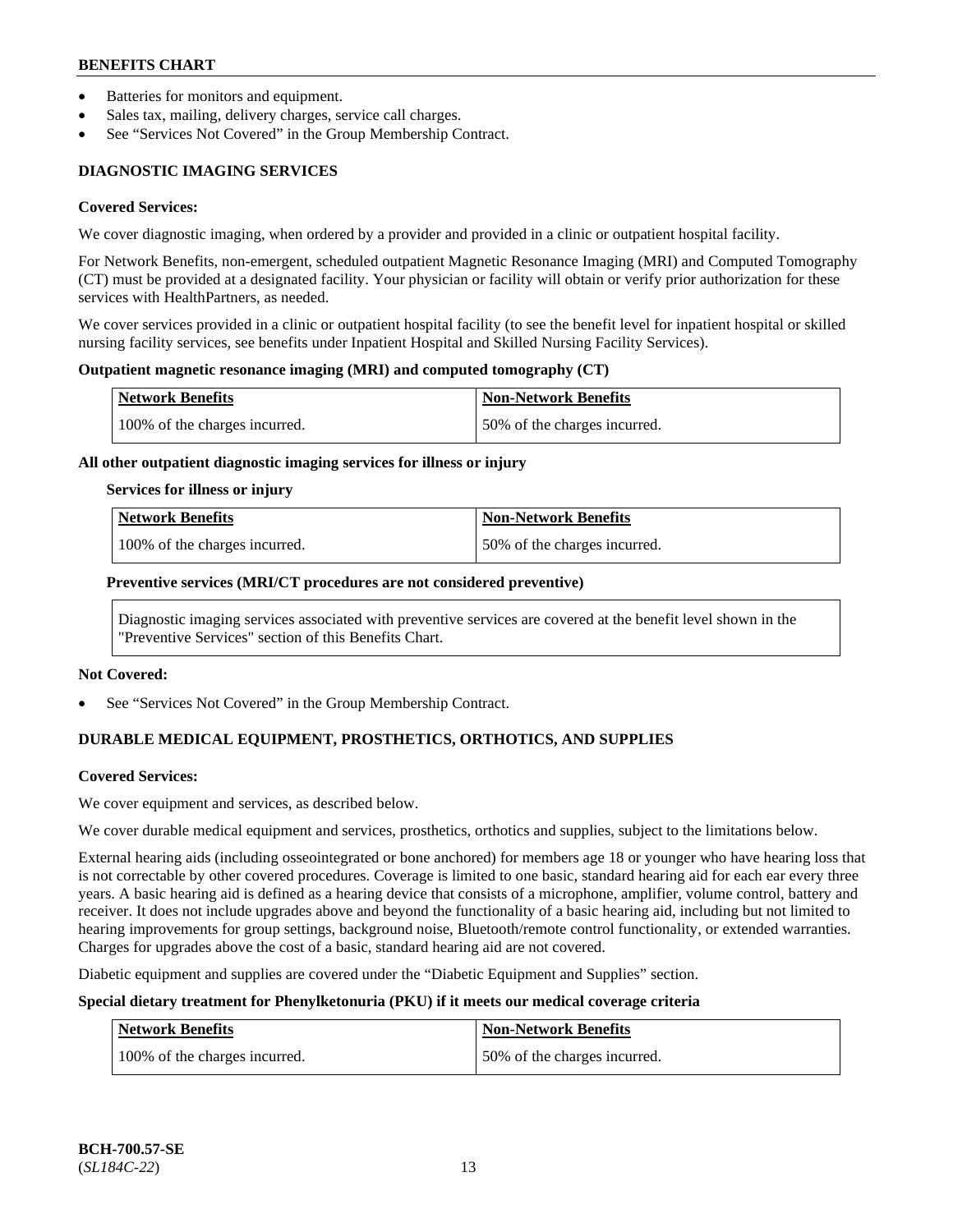#### **Oral amino acid based elemental formula if it meets our medical coverage criteria**

| Network Benefits              | <b>Non-Network Benefits</b>  |
|-------------------------------|------------------------------|
| 100% of the charges incurred. | 50% of the charges incurred. |

#### **All other durable medical equipment, prosthetics, orthotics and supplies**

| <b>Network Benefits</b>       | <b>Non-Network Benefits</b>  |
|-------------------------------|------------------------------|
| 100% of the charges incurred. | 50% of the charges incurred. |

#### **Limitations:**

Coverage of durable medical equipment is limited by the following:

- Payment will not exceed the cost of an alternate piece of equipment or service that is effective and medically necessary.
- Wigs for hair loss resulting from alopecia areata are limited to one per calendar year.
- For prosthetic benefits, other than hair prostheses (i.e., wigs) for hair loss resulting from alopecia areata and oral appliances for cleft lip and cleft palate, payment will not exceed the cost of an alternate piece of equipment or service that is effective, medically necessary and enables members to conduct standard activities of daily living.
- We reserve the right to determine if an item will be approved for rental vs. purchase.
- Durable medical equipment and supplies must be obtained from or repaired by approved vendors.
- Covered services and supplies are based on established medical policies, which are subject to periodic review and modification by the medical or dental directors. Our coverage policy for diabetic supplies includes information on our required models and brands. These medical policies (medical coverage criteria) are available by calling Member Services or logging on to your "*my*HealthPartners" account a[t healthpartners.com.](https://www.healthpartners.com/hp/index.html)

#### **Not Covered:**

Items that are not eligible for coverage include, but are not limited to:

- Replacement or repair of any covered items, if the items are (i) damaged or destroyed by misuse, abuse or carelessness, (ii) lost; or (iii) stolen.
- Duplicate or similar items.
- Labor and related charges for repair of any covered items which are more than the cost of replacement by an approved vendor.
- Sales tax, mailing, delivery charges, service call charges.
- Items that are primarily educational in nature or for hygiene, vocation, comfort, convenience or recreation.
- Communication aids or devices: equipment to create, replace or augment communication abilities including, but not limited to, speech processors, receivers, communication boards, or computer or electronic assisted communication.
- Hearing aids (implantable and external, including osseointegrated or bone anchored) and their fitting, except as specifically described in this Benefits Chart. This exclusion does not apply to cochlear implants.
- Eyeglasses, contact lenses and their fitting, measurement and adjustment, except as specifically described in this Benefits Chart.
- Hair prostheses (wigs), except as specifically described in this Benefits Chart.
- Household equipment which primarily has customary uses other than medical, such as, but not limited to, exercise cycles, air purifiers, central or unit air conditioners, water purifiers, non-allergenic pillows, mattresses or waterbeds.
- Household fixtures including, but not limited to, escalators or elevators, ramps, swimming pools and saunas.
- Modifications to the structure of the home including, but not limited to, wiring, plumbing or charges for installation of equipment.
- Vehicle, car or van modifications including, but not limited to, hand brakes, hydraulic lifts and car carrier.
- Rental equipment while owned equipment is being repaired by non-contracted vendors, beyond one month rental of medically necessary equipment.
- Other equipment and supplies, including but not limited to assistive devices, that we determine are not eligible for coverage.
- See "Services Not Covered" in the Group Membership Contract.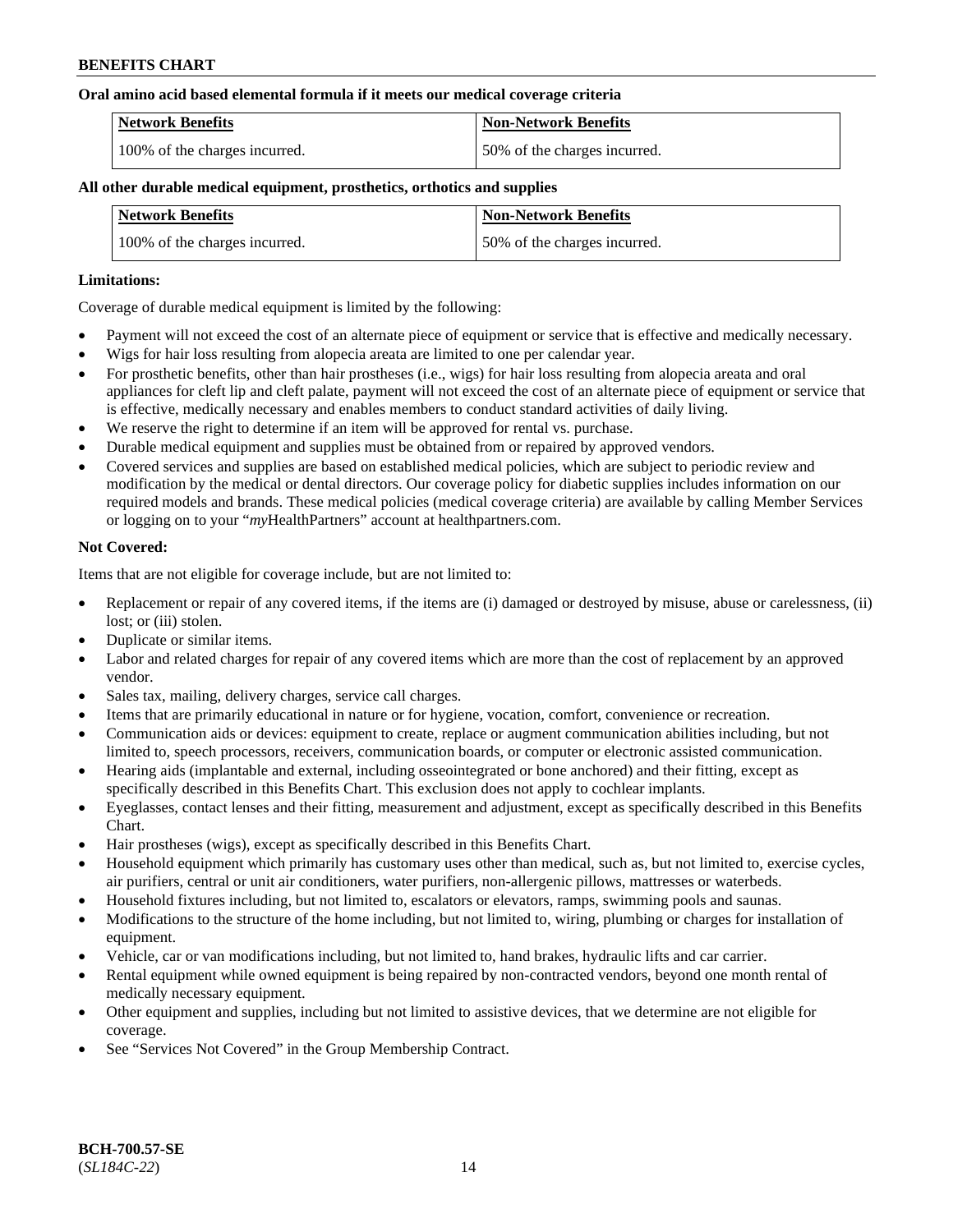## **EMERGENCY AND URGENTLY NEEDED CARE SERVICES**

#### **Covered Services:**

We cover services for emergency care and urgently needed care if the services are otherwise eligible for coverage under this Benefits Chart.

**Urgently needed care.** These are services to treat an unforeseen illness or injury, which are required in order to prevent a serious deterioration in your health, and which cannot be delayed until the next available clinic or office hours.

#### **Urgently needed care at clinics**

| Network Benefits              | <b>Non-Network Benefits</b> |
|-------------------------------|-----------------------------|
| 100% of the charges incurred. | See Network Benefits.       |

**Emergency care.** These are services to treat: (1) the sudden, unexpected onset of illness or injury which, if left untreated or unattended until the next available clinic or office hours, would result in hospitalization, or (2) a condition requiring professional health services immediately necessary to preserve life or stabilize health. Emergency care includes emergency services as defined in Division BB, Title I, Section 102 of the Consolidated Appropriations Act of 2021. Emergency care also includes an immediate response service available on a 24-hour, seven-day-a-week basis for each child, or person, having a psychiatric crisis, a mental health crisis, or a mental health emergency.

When reviewing claims for coverage of emergency services, our medical director will take into consideration a reasonable layperson's belief that the circumstances required immediate medical care that could not wait until the next working day or next available clinic appointment. Emergency care also includes an immediate response service available on a 24-hour, sevenday-a-week basis for each child, or person, having a psychiatric crisis, a mental health crisis, or a mental health emergency.

#### **Emergency care in a hospital emergency room, including professional services of a physician**

| <b>Network Benefits</b>       | <b>Non-Network Benefits</b> |
|-------------------------------|-----------------------------|
| 100% of the charges incurred. | See Network Benefits.       |

#### **Inpatient emergency care in a hospital**

| <b>Network Benefits</b>       | <b>Non-Network Benefits</b> |
|-------------------------------|-----------------------------|
| 100% of the charges incurred. | See Network Benefits.       |

### **Not Covered:**

See "Services Not Covered" in the Group Membership Contract.

### **GENE THERAPY**

### **Covered Services:**

We cover gene therapy treatment that meets our current medical coverage criteria.

| <b>Network Benefits</b>                                                                                                                                                                                 | <b>Non-Network Benefits</b> |
|---------------------------------------------------------------------------------------------------------------------------------------------------------------------------------------------------------|-----------------------------|
| Coverage level is same as corresponding Network<br>Benefit, depending on type of service provided, such as<br>Office Visits for Illness or Injury, Inpatient or<br><b>Outpatient Hospital Services.</b> | No Coverage.                |

#### **Limitations:**

- Gene therapy must be provided by a designated provider.
- Specific types of gene therapy are limited to therapies and conditions specified in our medical coverage criteria.

### **Not Covered:**

See "Services Not Covered" in the Group Membership Contract.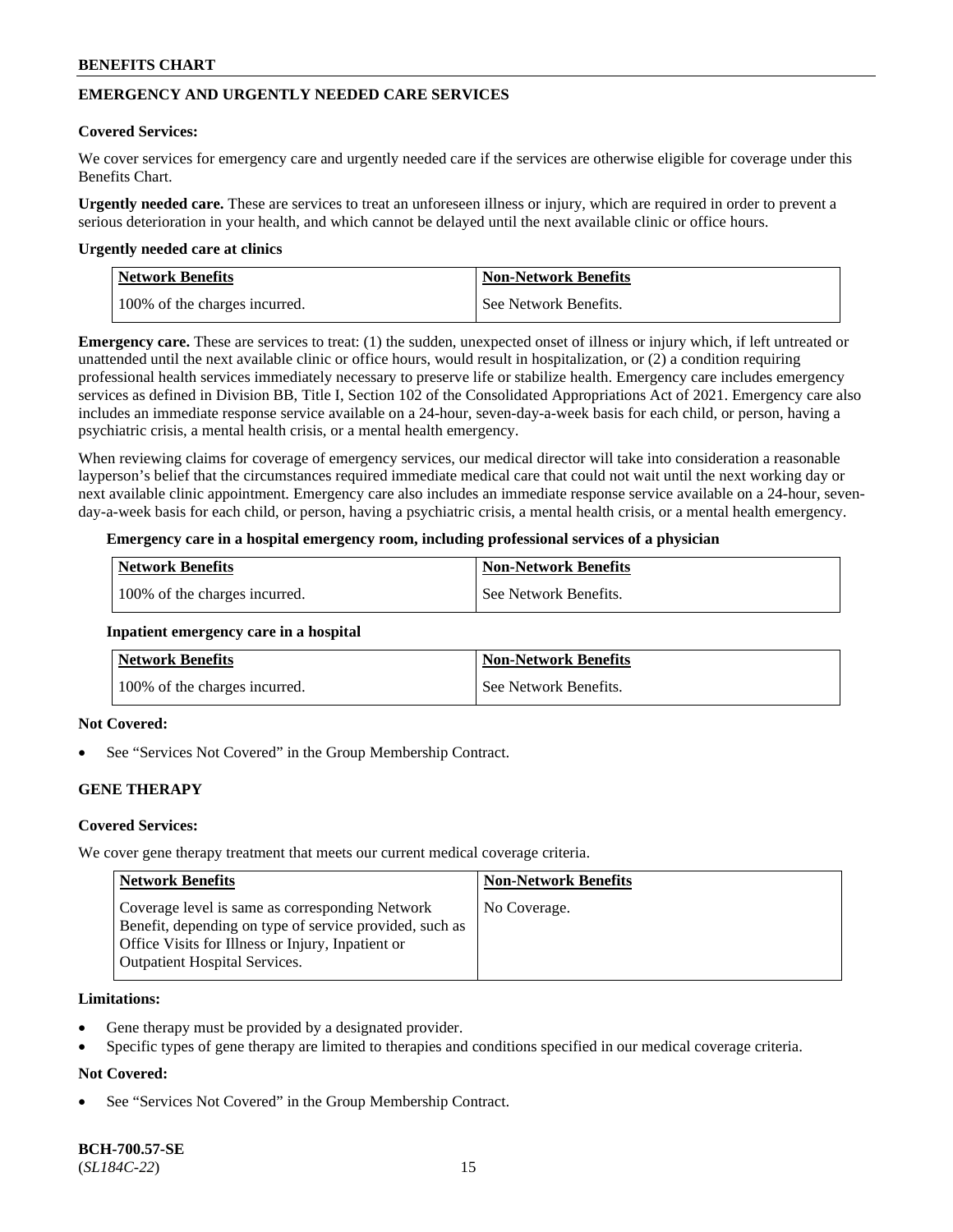## **HEALTH EDUCATION**

## **Covered Services:**

We cover education for preventive services and education for the management of chronic health problems (such as diabetes).

| <b>Network Benefits</b>                                     | <b>Non-Network Benefits</b>  |
|-------------------------------------------------------------|------------------------------|
| 100% of the charges incurred.<br>Deductible does not apply. | 50% of the charges incurred. |

## **Not Covered:**

See "Services Not Covered" in the Group Membership Contract.

## **HOME-BASED COMPREHENSIVE HEALTH RISK ASSESSMENT**

## **Covered Services:**

If you meet our criteria for coverage, you may qualify for our home-based comprehensive health risk assessment program. The program covers a health assessment with a designated nurse practitioner.

| Network Benefits                                            | <b>Non-Network Benefits</b> |
|-------------------------------------------------------------|-----------------------------|
| 100% of the charges incurred.<br>Deductible does not apply. | No Coverage.                |

## **Not Covered:**

See "Services Not Covered" in the Group Membership Contract.

## **HOME HEALTH SERVICES**

## **Covered Services:**

We cover skilled nursing services, physical therapy, occupational therapy, speech therapy, respiratory therapy and other therapeutic services, non-routine prenatal and postnatal services, routine postnatal well child visits (as described in the Medical Coverage Criteria), phototherapy services for newborns, home health aide services and other eligible home health services when provided in your home, if you are homebound (i.e., unable to leave home without considerable effort due to a medical condition. Lack of transportation does not constitute homebound status). For phototherapy services for newborns and high risk pre-natal services, supplies and equipment are included.

We cover total parenteral nutrition/intravenous ("TPN/IV") therapy, equipment, supplies and drugs in connection with IV therapy. IV line care kits are covered under Durable Medical Equipment.

You do not need to be homebound to receive total parenteral nutrition/intravenous ("TPN/IV") therapy.

We cover palliative care benefits. Palliative care includes symptom management, education and establishing goals of care. We waive the requirement that you be homebound for a limited number of home visits for palliative care (as shown in the Benefits Chart), if you have a life-threatening, non-curable condition which has a prognosis of survival of two years or less. Additional palliative care visits are eligible under the home health services benefit if you are homebound and meet all other requirements defined in this section.

Home health services are eligible and covered only when:

- medically necessary; and
- provided as rehabilitative care, terminal care or maternity care; and
- ordered by a physician, and included in the written home care plan.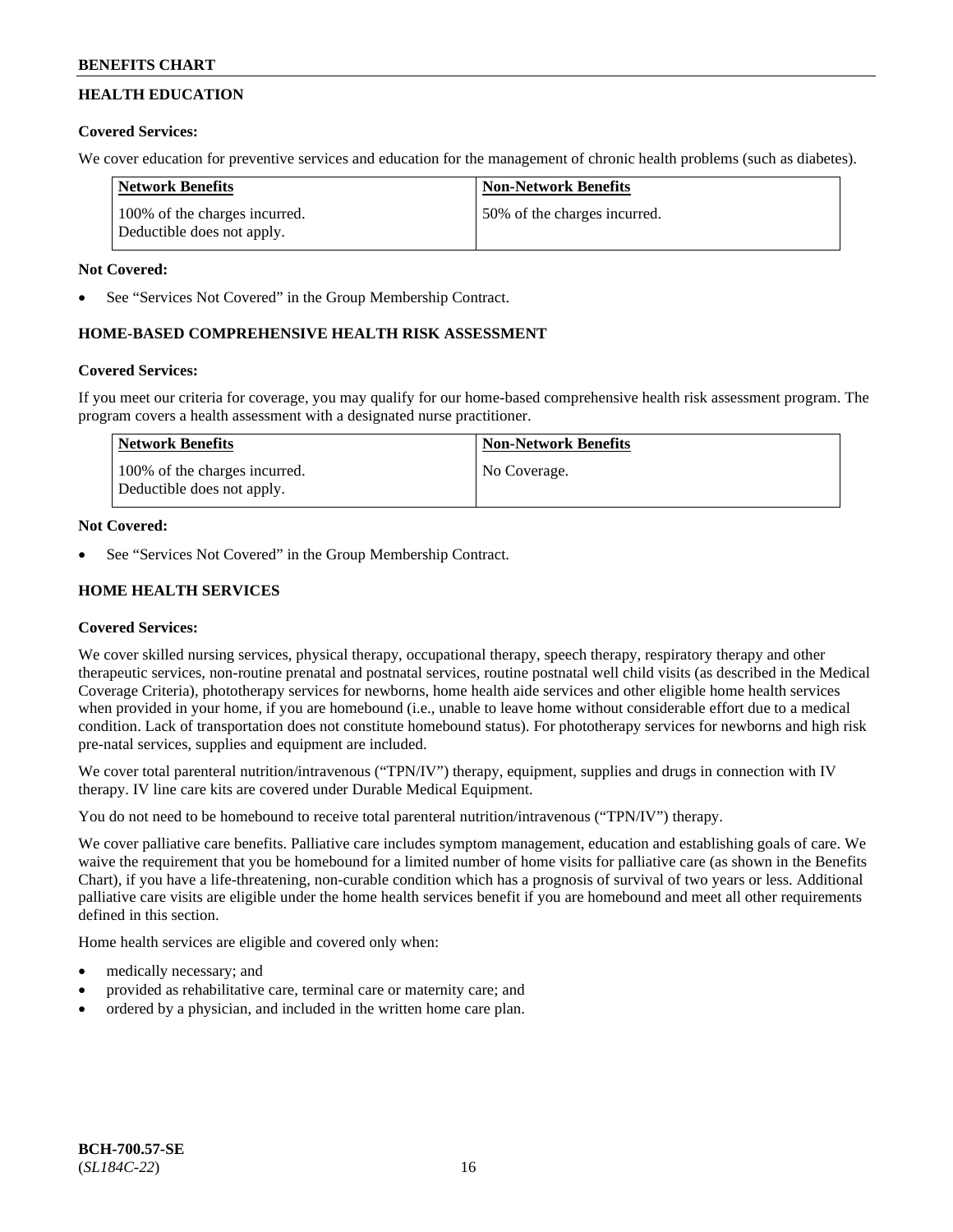**Physical therapy, occupational therapy, speech therapy, respiratory therapy, home health aide services and palliative care**

| <b>Network Benefits</b>       | <b>Non-Network Benefits</b>  |
|-------------------------------|------------------------------|
| 100% of the charges incurred. | 50% of the charges incurred. |

#### **TPN/IV therapy, skilled nursing services, non-routine prenatal/postnatal services, and phototherapy**

| Network Benefits              | <b>Non-Network Benefits</b>  |
|-------------------------------|------------------------------|
| 100% of the charges incurred. | 50% of the charges incurred. |

Each 24-hour visit (or shifts of up to 24-hour visits) equals one visit and counts toward the Maximum visits for all other services shown below. Any visit that lasts less than 24 hours, regardless of the length of the visit, will count as one visit toward the Maximum visits for all other services shown below. All visits must be medically necessary and benefit eligible.

#### **Routine postnatal well child visits**

| <b>Network Benefits</b>                                     | <b>Non-Network Benefits</b>  |
|-------------------------------------------------------------|------------------------------|
| 100% of the charges incurred.<br>Deductible does not apply. | 50% of the charges incurred. |

#### **Maximum visits for palliative care**

If you are eligible to receive palliative care in the home and you are not homebound, there is a maximum of 12 visits per calendar year.

#### **Maximum visits for all other services**

| <b>Network Benefits</b>       | <b>Non-Network Benefits</b>  |
|-------------------------------|------------------------------|
| 120 visits per calendar year. | 60 visits per calendar year. |

Each visit provided under the Network Benefits and Non-Network Benefits counts toward the maximums shown under all Maximum visits sections. The routine postnatal well child visit does not count toward the visit limit.

### **Limitations:**

- Home health services are not provided as a substitute for a primary caregiver in the home or as relief (respite) for a primary caregiver in the home. We will not reimburse family members or residents in your home for the above services.
- A service shall not be considered a skilled nursing service merely because it is performed by, or under the direct supervision of, a licensed nurse. Where a service (such as tracheotomy suctioning or ventilator monitoring) or like services, can be safely and effectively performed by a non-medical person (or self-administered), without the direct supervision of a licensed nurse, the service shall not be regarded as a skilled nursing service, whether or not a skilled nurse actually provides the service. The unavailability of a competent person to provide a non-skilled service shall not make it a skilled service when a skilled nurse provides it. Only the skilled nursing component of so-called "blended" services (i.e. services which include skilled and non-skilled components) are covered under this Benefits Chart.

#### **Not Covered:**

- Financial or legal counseling services.
- Housekeeping or meal services in your home.
- Private duty nursing services. This exclusion does not apply if covered person is also covered under Medical Assistance under 256B.0625, subdivision 7, with the exception of section 256B.0654 subdivision 4.
- Services provided by a family member or enrollee, or a resident in the enrollee's home.
- Vocational rehabilitation and recreational or educational therapy. Recreation therapy is therapy provided solely for the purpose of recreation, including but not limited to: (a) requests for physical therapy or occupational therapy to improve athletic ability, and (b) braces or guards to prevent sports injuries.
- See "Services Not Covered" in the Group Membership Contract.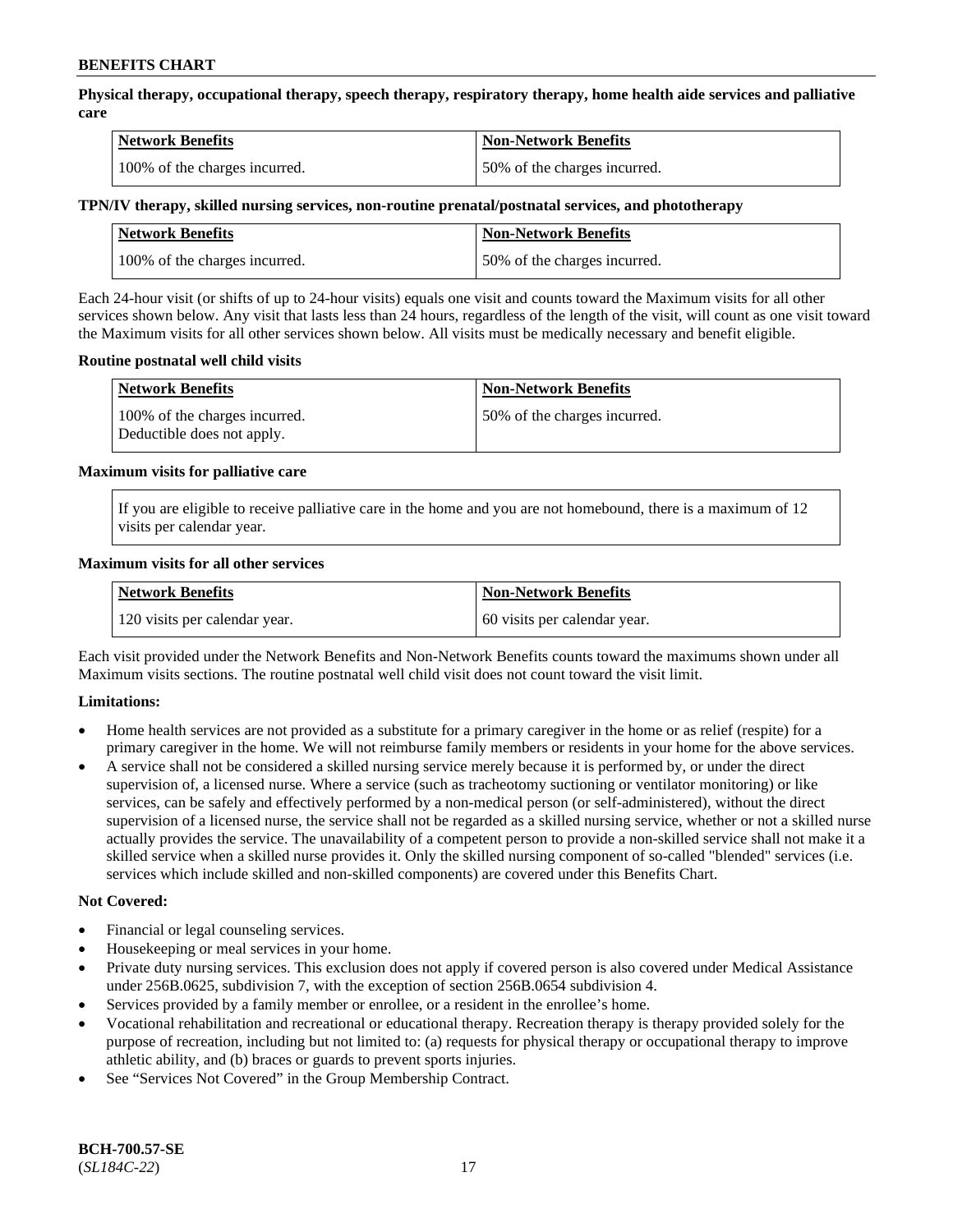## **HOME HOSPICE SERVICES**

#### **Applicable Definitions:**

**Part-time.** This is up to two hours of service per day, more than two hours is considered continuous care.

**Continuous Care.** This is from two to twelve hours of service per day provided by a registered nurse, licensed practical nurse, or home health aide, during a period of crisis in order to maintain a terminally ill patient at home.

**Appropriate Facility.** This is a nursing home, hospice residence, or other inpatient facility.

**Custodial Care Related to Hospice Services.** This means providing assistance in the activities of daily living and the care needed by a terminally ill patient which can be provided by primary caregiver (i.e., family member or friend) who is responsible for the patient's home care.

### **Covered Services:**

**Home Hospice Program.** We cover the services described below if you are terminally ill and accepted as a home hospice program participant. You must meet the eligibility requirements of the program, and elect to receive services through the home hospice program. The services will be provided in your home, with inpatient care available when medically necessary as described below. If you elect to receive hospice services, you do so in lieu of curative treatment for your terminal illness for the period you are enrolled in the home hospice program.

**Eligibility:** In order to be eligible to be enrolled in the home hospice program, you must: (1) be a terminally ill patient (prognosis of six months or less); (2) have chosen a palliative treatment focus (i.e., emphasizing comfort and supportive services rather than treatment attempting to cure the disease or condition); and (3) continue to meet the terminally ill prognosis as reviewed by our medical director or his or her designee over the course of care. You may withdraw from the home hospice program at any time.

**Eligible Services:** Hospice services include the following services provided in accordance with an approved hospice treatment plan.

- Home Health Services:
	- o Part-time care provided in your home by an interdisciplinary hospice team (which may include a physician, nurse, social worker, and spiritual counselor) and medically necessary home health services are covered.
	- o One or more periods of continuous care in your home or in a setting which provides day care for pain or symptom management, when medically necessary, will be covered.
- Inpatient Services: We cover medically necessary inpatient services.
- Other Services:
	- o Respite care is covered for care in your home or in an appropriate facility, to give your primary caregivers (i.e., family members or friends) rest and/or relief when necessary in order to maintain a terminally ill patient at home.
	- o Medically necessary medications for pain and symptom management.
	- o Semi-electric hospital beds and other durable medical equipment are covered.
	- o Emergency and non-emergency care is covered.

| <b>Network Benefits</b>       | <b>Non-Network Benefits</b>  |
|-------------------------------|------------------------------|
| 100% of the charges incurred. | 50% of the charges incurred. |

Respite care is limited to 5 days per episode, and respite care and continuous care combined are limited to 30 days.

### **Not Covered:**

- Financial or legal counseling services.
- Housekeeping or meal services in your home.
- Custodial or maintenance care related to hospice services, whether provided in the home or in a nursing home.
- Any service not specifically described as covered services under this home hospice services benefits.
- Any services provided by members of your family or residents in your home.
- See "Services Not Covered" in the Group Membership Contract.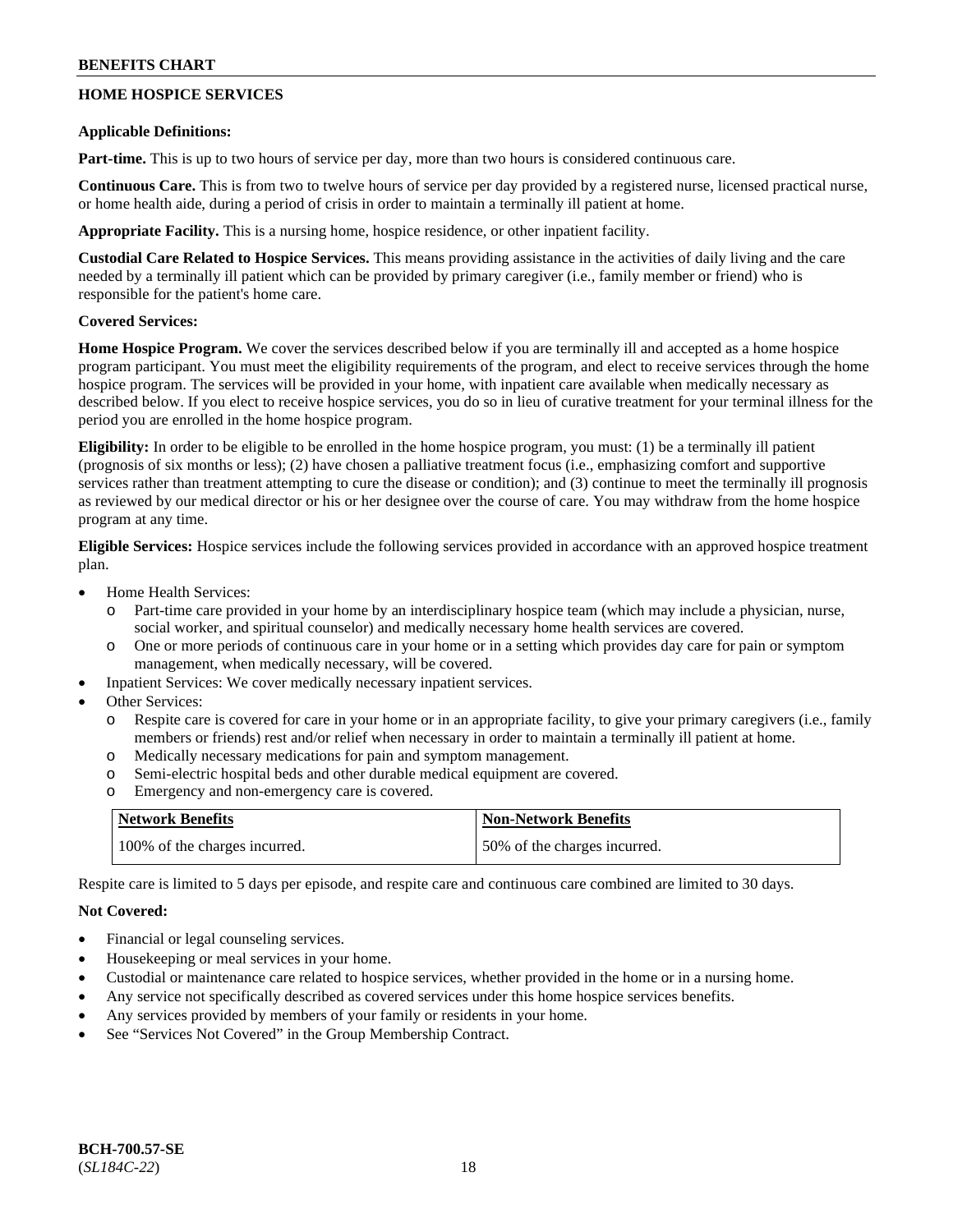## **HOSPITAL AND SKILLED NURSING FACILITY SERVICES**

### **Covered Services:**

We cover services as described below.

#### **Medical or surgical hospital services**

**Inpatient hospital services:** We cover the following medical or surgical services, for the treatment of acute illness or injury, which require the level of care only provided in an acute care facility. These services must be authorized by a physician.

Inpatient hospital services include: room and board; the use of operating or maternity delivery rooms; intensive care facilities; newborn nursery facilities; general nursing care, anesthesia, laboratory and diagnostic imaging services, radiation therapy, physical therapy, prescription drugs or other medications administered during treatment, blood and blood products (unless replaced), and blood derivatives, and other diagnostic or treatment related hospital services; physician and other professional medical and surgical services provided while in the hospital, including gender confirmation surgery that meets medical coverage criteria.

We cover up to 120 hours of services provided by a private duty nurse or personal care assistant who has provided home care services to a ventilator-dependent patient, solely for the purpose of assuring adequate training of the hospital staff to communicate with that patient.

Services for items for personal convenience, such as television rental, are not covered.

We cover, following a vaginal delivery, a minimum of 48 hours of inpatient care for the mother and newborn child. We cover, following a caesarean section delivery, a minimum of 96 hours of inpatient care for the mother and newborn child. If the duration of inpatient care is less than these minimums, we also cover a minimum of one home visit by a registered nurse for post-delivery care, within four days of discharge of the mother and newborn child. Services provided by the registered nurse include, but are not limited to, parent education, assistance and training in breast and bottle feeding, and conducting any necessary and appropriate clinical tests. We shall not provide any compensation or other non-medical remuneration to encourage a mother and newborn to leave inpatient care before the duration minimums specified.

Group health plans and health insurance issuers generally may not, under Federal law, restrict benefits for any hospital length of stay in connection with childbirth for the mother of newborn child to less than 48 hours following a vaginal delivery, or less than 96 hours following a caesarean section. However, Federal law generally does not prohibit the mother's or newborn's attending provider, after consulting with the mother, from discharging the mother or her newborn earlier than 48 hours (or 96 hours as applicable). In any case plans and issuers may not, under Federal law, require that a provider obtain authorization from the plan or the insurance issuer for prescribing a length of stay not in excess of 48 hours (or 96 hours).

| <b>Network Benefits</b>       | <b>Non-Network Benefits</b>  |
|-------------------------------|------------------------------|
| 100% of the charges incurred. | 50% of the charges incurred. |

Each member's admission or confinement, including that of a newborn child, is separate and distinct from the admission or confinement of any other member.

**Outpatient hospital, ambulatory care or surgical facility services:** We cover the following medical and surgical services, for diagnosis or treatment of illness or injury on an outpatient basis. These services must be authorized by a physician.

Outpatient services include: use of operating rooms, maternity delivery rooms or other outpatient departments, rooms or facilities; and the following outpatient services: general nursing care, anesthesia, laboratory and diagnostic imaging services, radiation therapy, physical therapy, drugs administered during treatment, blood and blood products (unless replaced), and blood derivatives, and other diagnostic or treatment related outpatient services; physician and other professional medical and surgical services provided while an outpatient, including gender confirmation surgery that meets medical coverage criteria.

For Network Benefits, non-emergent, scheduled outpatient Magnetic Resonance Imaging (MRI) and Computed Tomography (CT) must be provided at a designated facility. Your physician and facility will obtain or verify authorization for these services with HealthPartners, as needed.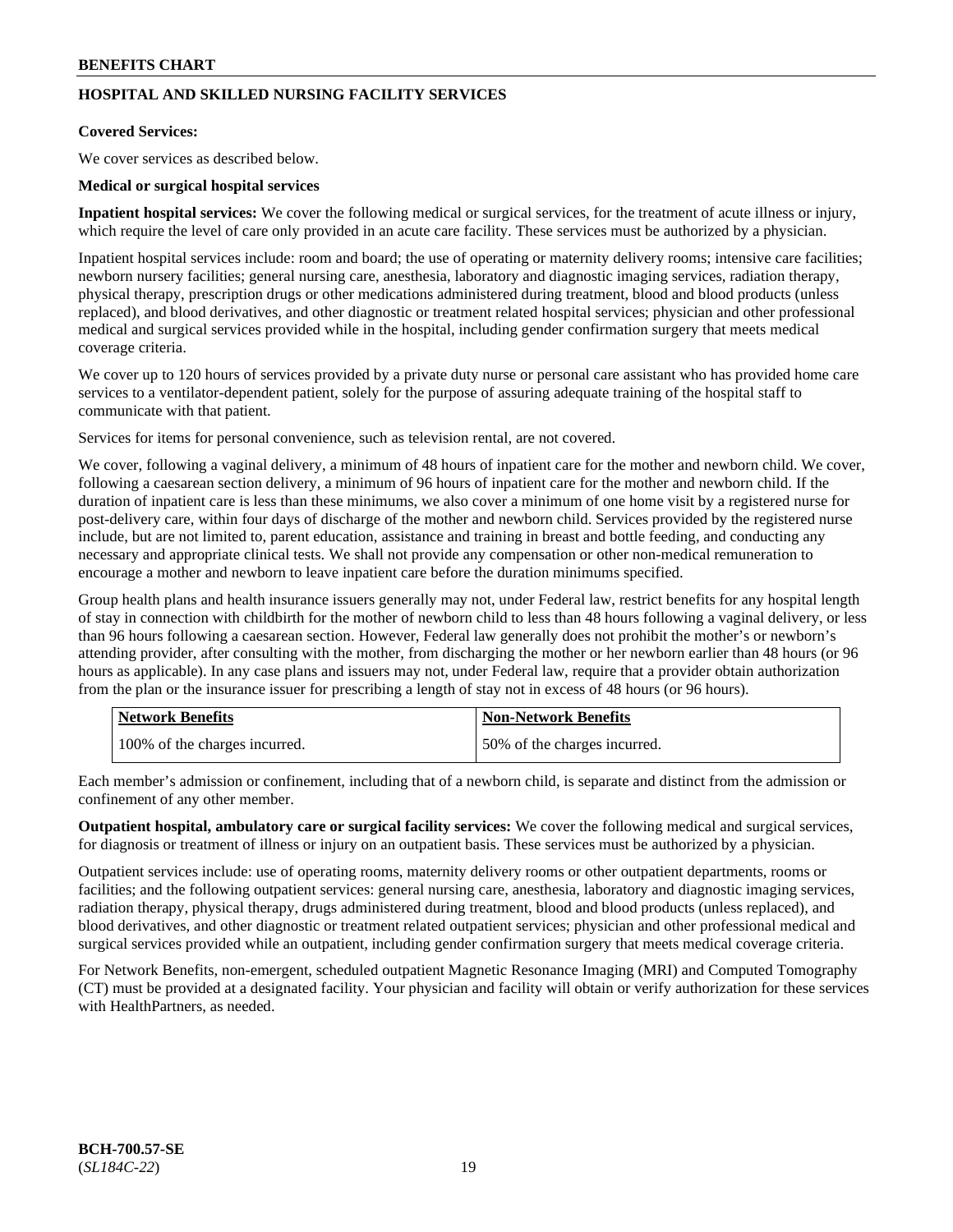To see the benefit level for diagnostic imaging services, laboratory services and physical therapy, see benefits under Diagnostic Imaging Services, Laboratory Services and Physical Therapy in this Benefits Chart.

| Network Benefits              | Non-Network Benefits         |
|-------------------------------|------------------------------|
| 100% of the charges incurred. | 50% of the charges incurred. |

#### **Skilled nursing facility care**

We cover room and board, daily skilled nursing and related ancillary services for post-acute treatment and rehabilitative care of illness or injury that meets medical coverage criteria.

| Network Benefits                              | <b>Non-Network Benefits</b>                   |
|-----------------------------------------------|-----------------------------------------------|
| 100\% of the charges incurred.                | 50% of the charges incurred.                  |
| Limited to 120 day maximum per calendar year. | Limited to 120 day maximum per calendar year. |

Each day of services provided under the Network Benefits and Non-Network Benefits combined, counts toward the maximums shown above.

#### **Not Covered:**

- Services for items for personal convenience, such as television rental.
- See "Services Not Covered" in the Group Membership Contract.

## **INFERTILITY DIAGNOSIS**

#### **Covered Services:**

We cover the diagnosis of infertility. These services include diagnostic procedures and tests provided in connection with an infertility evaluation, office visits and consultations to diagnose infertility.

| <b>Network Benefits</b>       | <b>Non-Network Benefits</b> |
|-------------------------------|-----------------------------|
| 100% of the charges incurred. | See Network Benefits.       |

Coverage is limited to office visits and consultations to diagnose infertility. Treatment is not covered.

### **Not Covered:**

- Infertility/fertility treatment, including but not limited to, office visits, laboratory services and diagnostic imaging services and fertility drugs; reversal of sterilization; and sperm, ova or embryo acquisition, retrieval or storage; however, we do cover office visits and consultations to diagnose infertility.
- Services related to the establishment of surrogate pregnancy and fees for a surrogate. However, pregnancy and maternity services are covered for a member under this Benefits Chart, including a surrogate pregnancy.
- See "Services Not Covered" in the Group Membership Contract.

### **LABORATORY SERVICES**

#### **Covered Services:**

We cover laboratory tests when ordered by a provider and provided in a clinic or outpatient hospital facility.

To see the benefit level for inpatient hospital or skilled nursing facility services, see benefits under Inpatient Hospital and Skilled Nursing Facility Services in this Benefits Chart.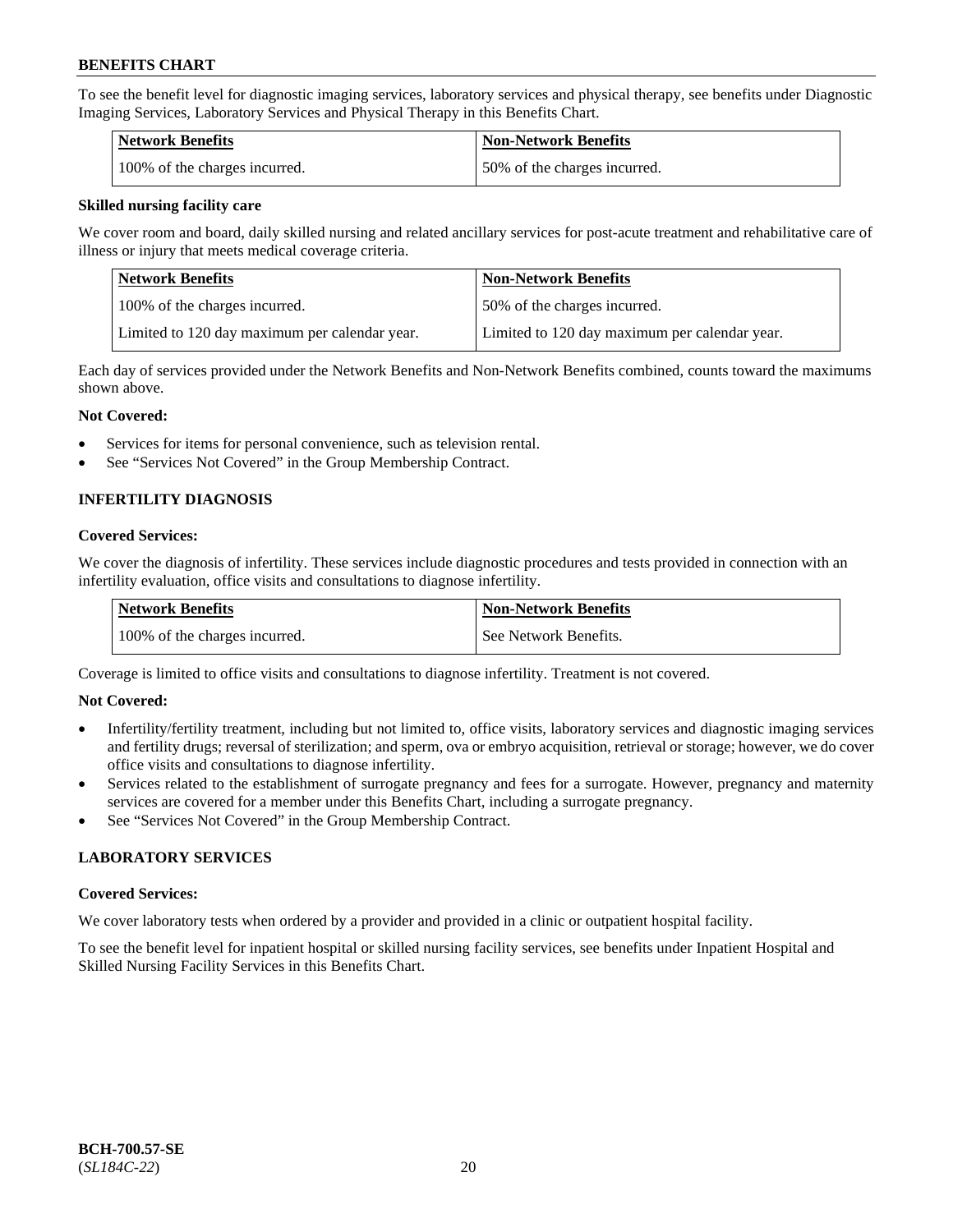**Prostate-specific antigen (PSA) testing.** We cover prostate cancer screening for men 40 years of age or over who are symptomatic or in a high-risk category and for all men 50 years of age or older.

| <b>Network Benefits</b>       | <b>Non-Network Benefits</b>  |
|-------------------------------|------------------------------|
| 100% of the charges incurred. | 50% of the charges incurred. |

#### **All other laboratory services**

#### **Services for illness or injury**

| Network Benefits              | <b>Non-Network Benefits</b>  |
|-------------------------------|------------------------------|
| 100% of the charges incurred. | 50% of the charges incurred. |

#### **Preventive services**

Laboratory services associated with preventive services are covered at the benefit level shown in the "Preventive Services" section of this Benefits Chart.

#### **Not Covered:**

• See "Services Not Covered" in the Group Membership Contract.

### **LYME DISEASE SERVICES**

#### **Covered Services:**

We cover services for the treatment of Lyme disease.

| <b>Network Benefits</b>                                | <b>Non-Network Benefits</b>                                  |
|--------------------------------------------------------|--------------------------------------------------------------|
| Coverage level is same as corresponding Network        | Coverage level is same as corresponding Non-Network          |
| Benefit, depending on type of service provided such as | Benefit, depending on type of service provided, such as      |
| Office Visits for Illness or Injury, Inpatient or      | Office Visits for Illness or Injury, Inpatient or Outpatient |
| <b>Outpatient Hospital Services.</b>                   | <b>Hospital Services.</b>                                    |

### **Not Covered:**

• See "Services Not Covered" in the Group Membership Contract.

### **MASTECTOMY RECONSTRUCTION BENEFIT**

#### **Covered Services:**

We cover reconstruction of the breast on which the mastectomy has been performed; surgery and reconstruction of the other breast to produce symmetrical appearance, and prostheses and physical complications of all stages of mastectomy, including lymphedemas.

| <b>Network Benefits</b>                                 | <b>Non-Network Benefits</b>                             |
|---------------------------------------------------------|---------------------------------------------------------|
| Coverage level is same as corresponding Network         | Coverage level is same as corresponding Non-Network     |
| Benefit, depending on type of service provided, such as | Benefit, depending on type of service provided, such as |
| Office Visits for Illness or Injury, Inpatient or       | Office Visits for Illness or Injury, Inpatient or       |
| <b>Outpatient Hospital Services.</b>                    | Outpatient Hospital Services.                           |

#### **Not Covered:**

• See "Services Not Covered" in the Group Membership Contract.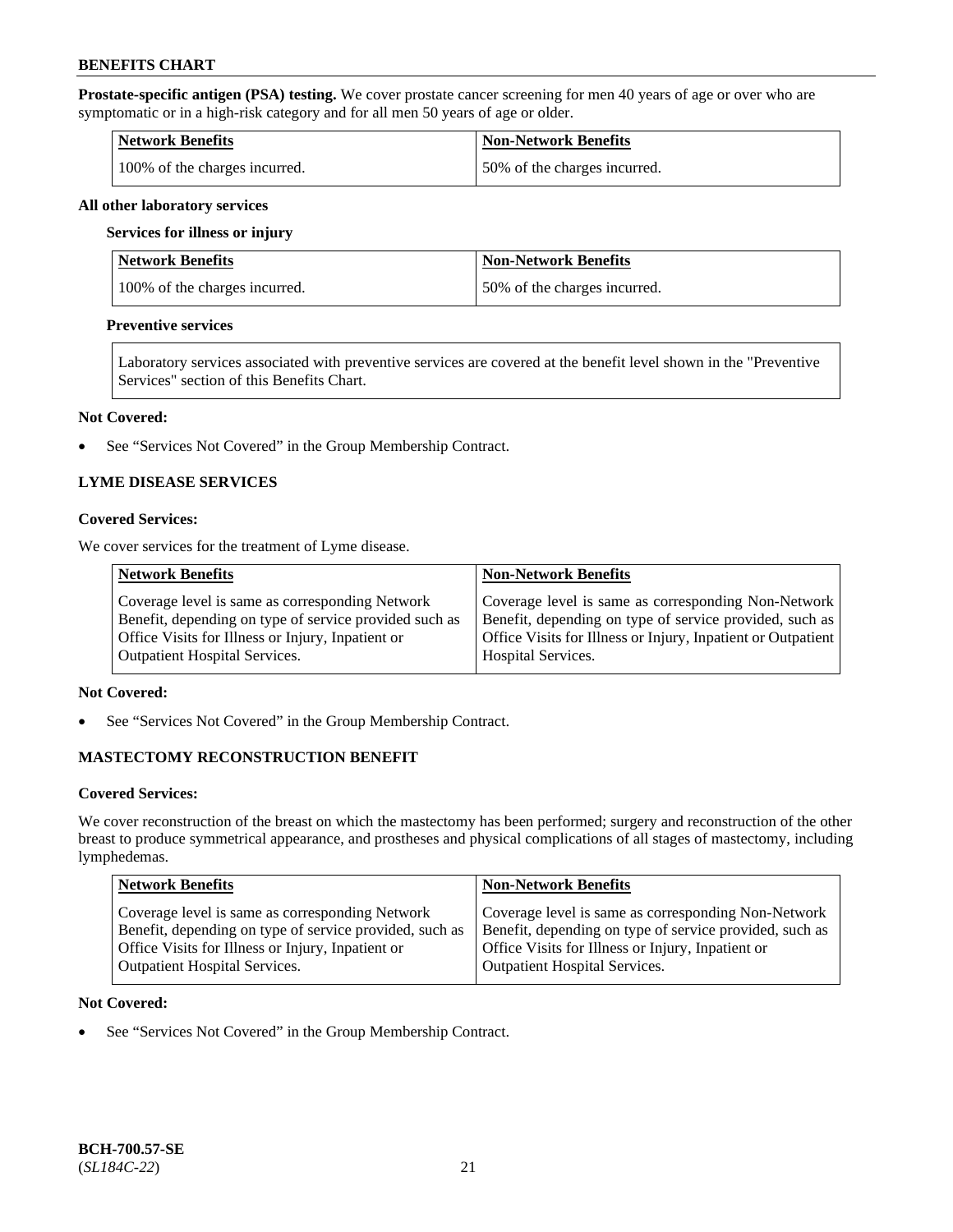## **MEDICATION THERAPY DISEASE MANAGEMENT PROGRAM**

#### **Covered Services:**

If you meet our criteria for coverage, you may qualify for our Medication Therapy Disease Management Program.

The program covers consultations with a designated pharmacist.

Covered services are based on established medical policies, which are subject to periodic review and modification by the medical directors. These medical policies (medical coverage criteria) are available online at [healthpartners.com](https://www.healthpartners.com/hp/index.html) or by calling Member Services.

| Network Benefits                                            | <b>Non-Network Benefits</b> |
|-------------------------------------------------------------|-----------------------------|
| 100% of the charges incurred.<br>Deductible does not apply. | No Coverage.                |

#### **Not Covered:**

See "Services Not Covered" in the Group Membership Contract.

## **OFFICE VISITS FOR ILLNESS OR INJURY**

#### **Covered Services:**

We cover the following when medically necessary: professional medical and surgical services and related supplies, including biofeedback, of physicians and other health care providers; blood and blood products (unless replaced) and blood derivatives.

We cover diagnosis and treatment of illness or injury to the eyes. Where contact or eyeglass lenses are prescribed as medically necessary for the post-operative treatment of cataracts or for the treatment of aphakia, acute or chronic corneal pathology, or keratoconous, we cover the initial evaluation, lenses and fitting. Members must pay for lens replacement beyond the initial pair.

We also provide coverage for the initial physical evaluation of a child if it is ordered by a Minnesota juvenile court.

Services received via video, e-visit or telephone are covered under the "Telehealth/Telemedicine Services" section.

#### **Office Visits**

| Network Benefits              | <b>Non-Network Benefits</b>  |
|-------------------------------|------------------------------|
| 100% of the charges incurred. | 50% of the charges incurred. |

### **Convenience clinics**

| <b>Network Benefits</b>       | <b>Non-Network Benefits</b>  |
|-------------------------------|------------------------------|
| 100% of the charges incurred. | 50% of the charges incurred. |

#### **Injections administered in a physician's office, other than immunizations**

#### **Allergy injections**

| Network Benefits              | <b>Non-Network Benefits</b>  |
|-------------------------------|------------------------------|
| 100% of the charges incurred. | 50% of the charges incurred. |

#### **All other injections**

| Network Benefits              | <b>Non-Network Benefits</b>  |
|-------------------------------|------------------------------|
| 100% of the charges incurred. | 50% of the charges incurred. |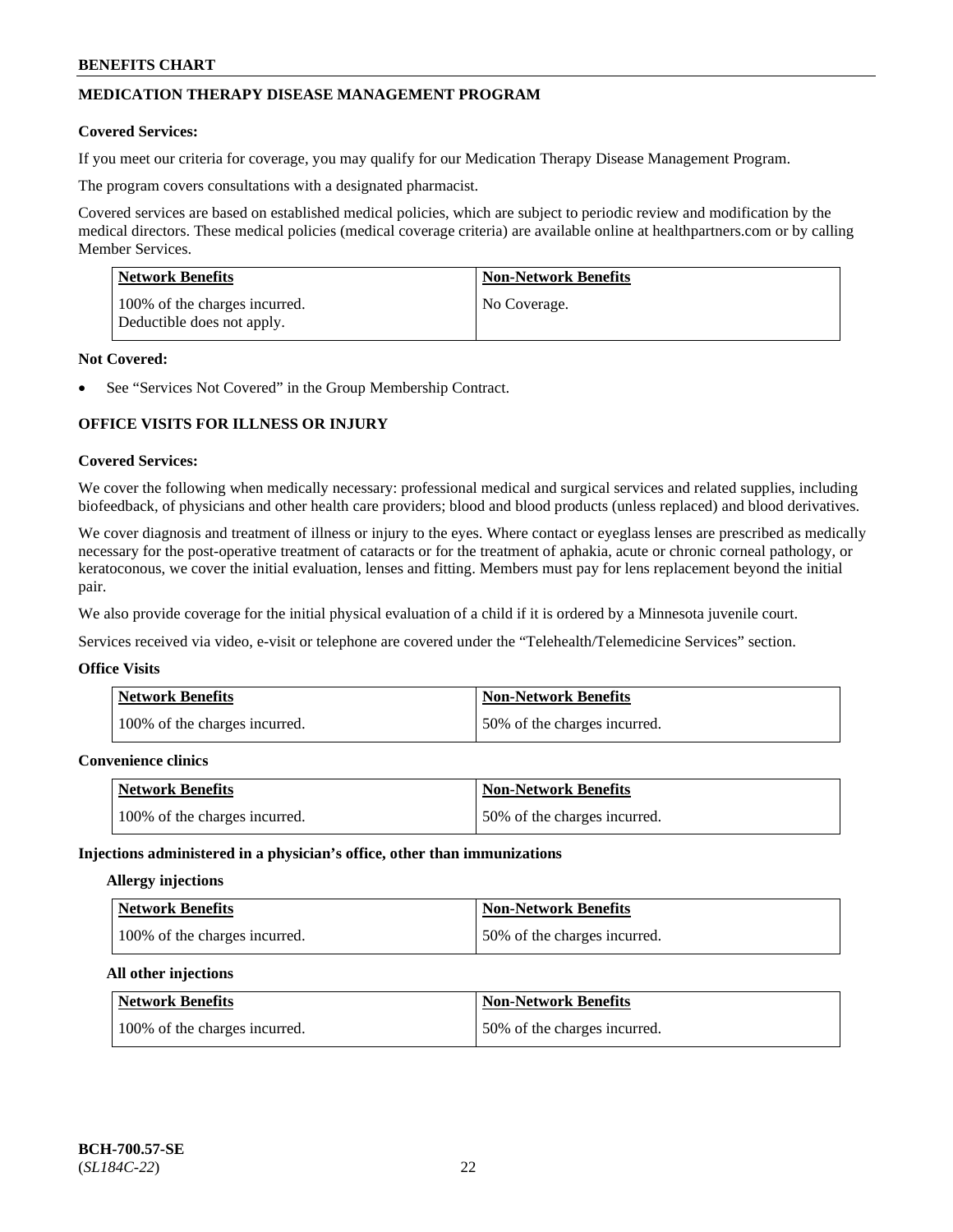#### **Not Covered:**

- Court ordered treatment, except as described in this Benefits Chart under "Mental Health Services" and "Office Visits for Illness or Injury" or as otherwise required by law.
- See "Services Not Covered" in the Group Membership Contract.

#### **PEDIATRIC AUTOIMMUNE NEUROPSYCHIATRIC DISORDERS ASSOCIATED WITH STREPTOCOCCAL INFECTIONS (PANDAS) AND PEDIATRIC ACUTE-ONSET NEUROPSYCHIATRIC SYNDROME (PANS) TREATMENT**

#### **Definitions:**

**Pediatric acute-onset neuropsychiatric syndrome.** This means a class of acute-onset obsessive compulsive or tic disorders or other behavioral changes presenting in children and adolescents that are not otherwise explained by another known neurologic or medical disorder.

**Pediatric autoimmune neuropsychiatric disorders associated with streptococcal infections.** This means a condition in which a streptococcal infection in a child or adolescent causes the abrupt onset of clinically significant obsessions, compulsions, tics, or other neuropsychiatric symptoms or behavioral changes, or a relapsing and remitting course of symptom severity.

#### **Covered Services:**

We cover treatment for pediatric autoimmune neuropsychiatric disorders associated with streptococcal infections (PANDAS) and for treatment for pediatric acute-onset neuropsychiatric syndrome (PANS). Treatments that must be covered under this section must be recommended by the member's licensed health care professional and include but are not limited to antibiotics, medication and behavioral therapies to manage neuropsychiatric symptoms, plasma exchange, and immunoglobulin.

| <b>Network Benefits</b>                                 | <b>Non-Network Benefits</b>                             |
|---------------------------------------------------------|---------------------------------------------------------|
| Coverage level is same as corresponding Network         | Coverage level is same as corresponding Non-Network     |
| Benefit, depending on type of service provided, such as | Benefit, depending on type of service provided, such as |
| Office Visits for Illness or Injury, Inpatient or       | Office Visits for Illness or Injury, Inpatient or       |
| <b>Outpatient Hospital Services.</b>                    | <b>Outpatient Hospital Services.</b>                    |

### **Not Covered:**

See "Services Not Covered" in the Group Membership Contract.

## **PEDIATRIC EYEWEAR**

#### **Covered Services:**

We cover pediatric eyewear for children.

Routine eye exams are covered under the "Preventive Services" section.

| <b>Network Benefits</b>       | Non-Network Benefits |
|-------------------------------|----------------------|
| 100% of the charges incurred. | No Coverage.         |

#### **Limitations:**

- Coverage under this provision will continue until the end of the month in which the child turns age 19.
- Limited to one of the following per calendar year:
	- o one pair of eyeglasses including one set of prescription lenses, frames from our designated eyewear collection, and antiscratch coating; or
		- o one pair of non-disposable contact lenses; or
	- o a one-year supply of disposable contact lenses
- Contact lens fittings are limited to two per calendar year.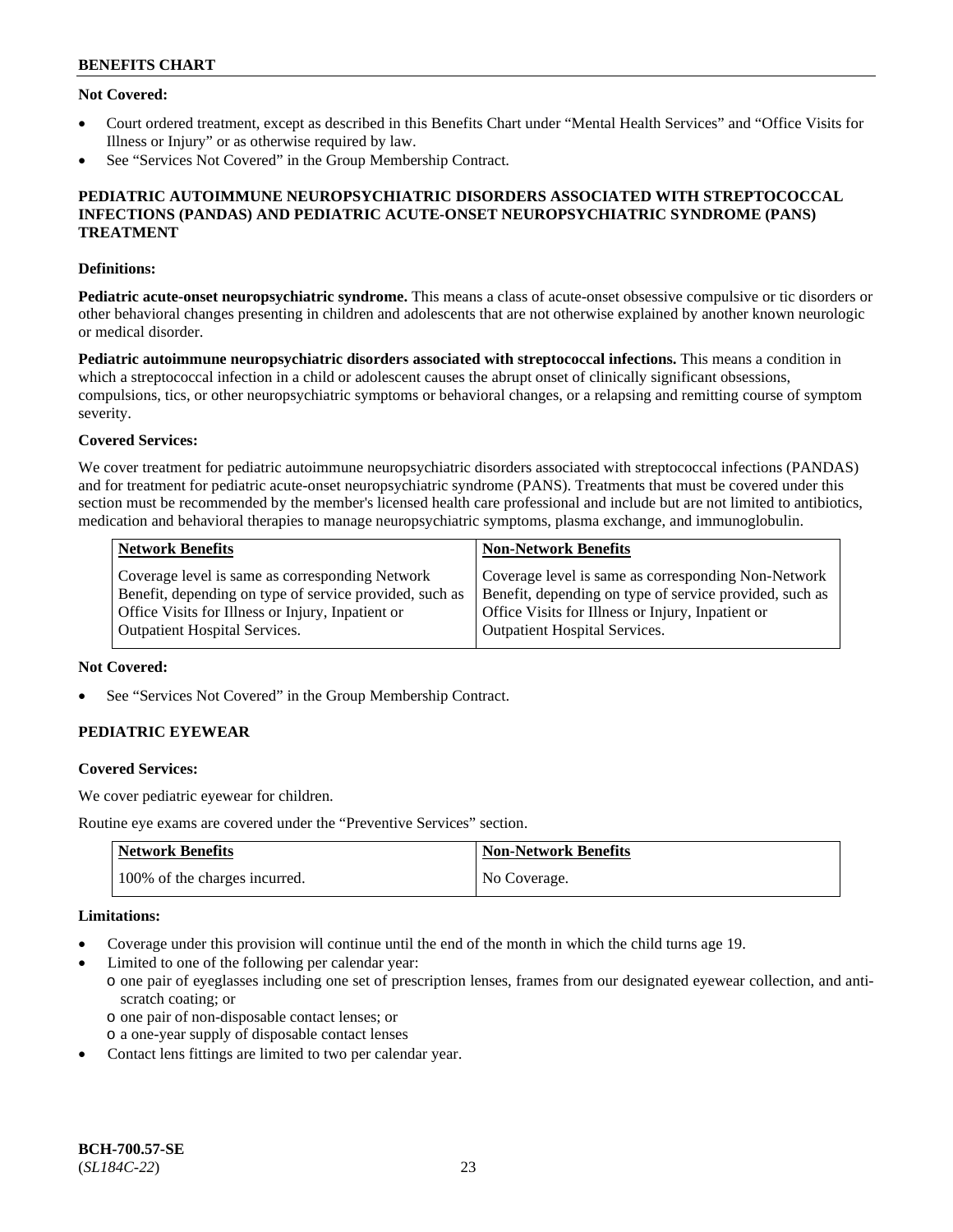## **Not Covered:**

- Frames that are not included in our designated eyewear collection. However, one pair of lenses will be covered if a member chooses frames outside the designated eyewear collection.
- More than one pair of lenses or frames or non-disposable contacts per calendar year, regardless of the reason. This includes replacement of eyeglasses or contact lenses due to loss, breakage, theft, or change in prescription.
- Safety glasses or goggles for sports or vocational reasons.
- Upgrades including, but not limited to, UV protection and no-line multifocal lenses.
- See "Services Not Covered" in the Group Membership Contract.

## **PHYSICAL THERAPY, OCCUPATIONAL THERAPY AND SPEECH THERAPY**

### **Covered Services:**

We cover the following physical therapy, occupational therapy and speech therapy services:

- rehabilitative care to correct the effects of illness or injury;
- habilitative care rendered for congenital, developmental or medical conditions which have significantly limited the successful initiation of normal speech and normal motor development.

Massage therapy which is performed in conjunction with other treatment/modalities by a physical occupational therapist, is part of a prescribed treatment plan and is not billed separately is covered.

We cover services provided in a clinic. We also cover physical therapy provided in an outpatient hospital facility. To see the benefit level for inpatient hospital or skilled nursing facility services, see benefits under Inpatient Hospital and Skilled Nursing Facility Services.

#### **Rehabilitative care**

| <b>Network Benefits</b>       | <b>Non-Network Benefits</b>                                                               |
|-------------------------------|-------------------------------------------------------------------------------------------|
| 100% of the charges incurred. | 50% of the charges incurred.                                                              |
|                               | Physical and Occupational Therapy combined are<br>limited to 20 visits per calendar year. |
|                               | Speech Therapy is limited to 20 visits per calendar year.                                 |

### **Habilitative care**

| <b>Network Benefits</b>       | <b>Non-Network Benefits</b>                                                                       |
|-------------------------------|---------------------------------------------------------------------------------------------------|
| 100% of the charges incurred. | 50% of the charges incurred.                                                                      |
|                               | Physical, Occupational and Speech Therapy combined<br>are limited to 20 visits per calendar year. |

### **Not Covered:**

- Massage therapy for the purpose of comfort or convenience of the member.
- See "Services Not Covered" in the Group Membership Contract.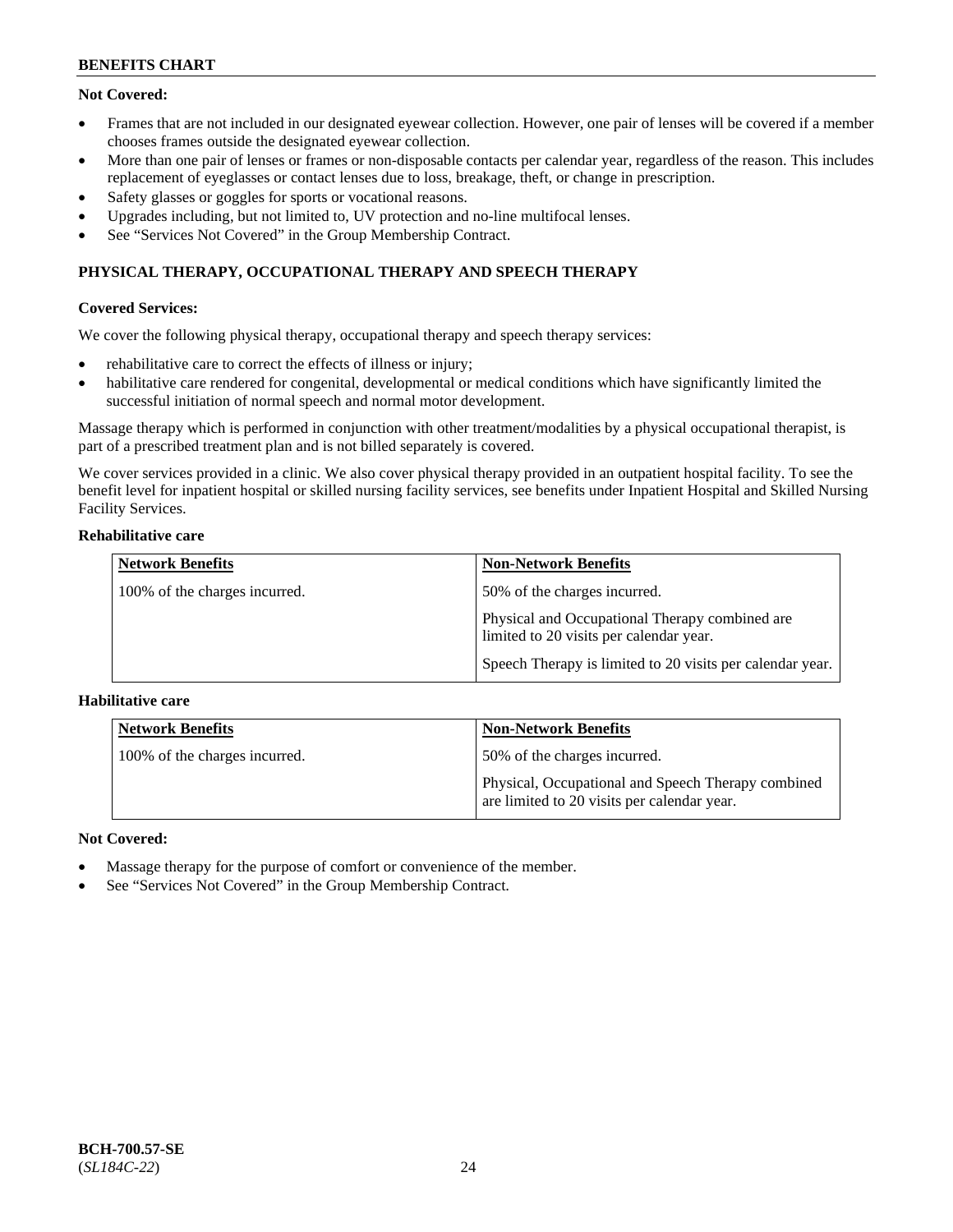## **PORT WINE STAIN REMOVAL SERVICES**

#### **Covered Services:**

We cover port wine stain removal services.

| <b>Network Benefits</b>                                | <b>Non-Network Benefits</b>                                  |
|--------------------------------------------------------|--------------------------------------------------------------|
| Coverage level is same as corresponding Network        | Coverage level is same as corresponding Non-Network          |
| Benefit, depending on type of service provided such as | Benefit, depending on type of service provided, such as      |
| Office Visits for Illness or Injury, Inpatient or      | Office Visits for Illness or Injury, Inpatient or Outpatient |
| <b>Outpatient Hospital Services.</b>                   | Hospital Services.                                           |

#### **Not Covered:**

See "Services Not Covered" in the Group Membership Contract.

### **PRE-DIABETES DISEASE MANAGEMENT PROGRAM**

#### **Covered Services:**

If you meet our criteria for coverage, you may qualify for the Pre-diabetes Disease Management Program through Omada Health. The program covers group health coaching which focuses on weight loss, exercise, behavior modification and health education at select locations determined by the plan.

| <b>Network Benefits</b>                                     | <b>Non-Network Benefits</b> |
|-------------------------------------------------------------|-----------------------------|
| 100% of the charges incurred.<br>Deductible does not apply. | Not applicable.             |

#### **Not Covered:**

See "Services Not Covered" in the Group Membership Contract.

### **PRESCRIPTION DRUG SERVICES**

#### **Covered Services:**

We cover prescription drugs and medications that can be self-administered or are administered in a physician's office. We cover off-label use of formulary drugs to treat cancer if the drug is recognized for the treatment of cancer in any authoritative compendia used by the Medicare program.

We cover orally administered anticancer drugs at the applicable benefit level under outpatient drugs below. We are in compliance with Minnesota Statute 62A.3075 because we do not cover orally administered anticancer drugs under our specialty drug benefit.

We will refill a prescription for eye drops covered under this Benefits Chart if the member requests a refill and original prescription specified that additional quantities would be needed, providing the refill request does not exceed the quantities needed, and the following conditions are met:

- If the member requests a 30-day refill supply, the request must be made between 21 and 30 days of the later of (a) the original date that the prescription was distributed to the member or (b) the date that the most recent refill was distributed to the member; or
- If the member requests a 90-day refill supply, the request must be made between 75 and 90 days of the later of (a) the original date that the prescription was distributed to the member or (b) the date that the most recent refill was distributed to the member.

A licensed pharmacist may prescribe and dispense self-administered hormonal contraceptives, nicotine replacement medications, and opiate antagonists for the treatment of an acute opiate overdose in accordance with section 151.37, subdivision 14, 15, or 16, under the same terms of coverage that would apply had the prescription drug been prescribed by a licensed physician, physician assistant, or advanced practice nurse practitioner. If the plan excludes coverage for selfadministered hormonal contraceptives, they will not be covered under this provision.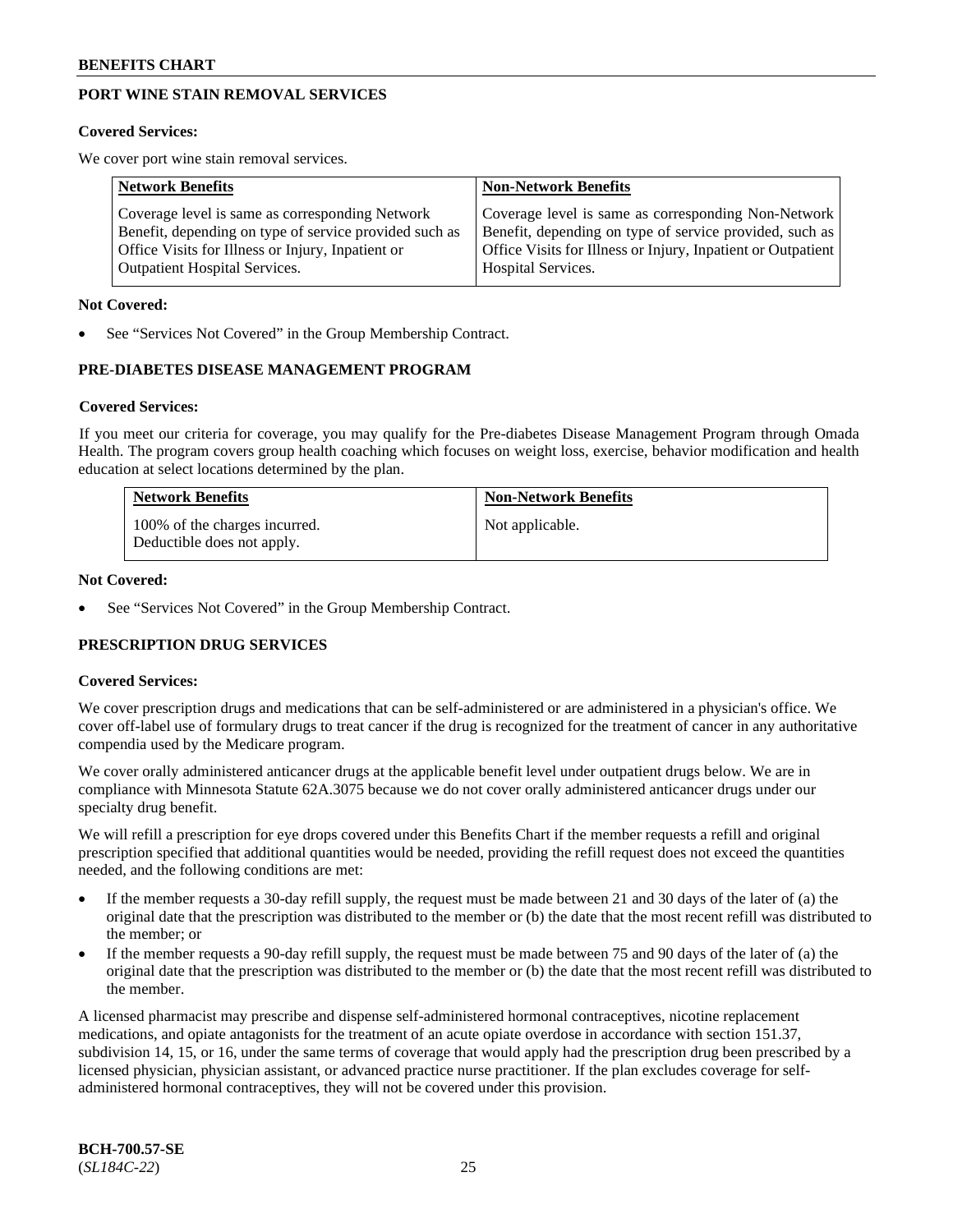**For Network Benefits, drugs and medications must be part of the formulary and obtained at a Network Pharmacy.**

**For Non-Network Benefits, drugs and medications must be part of the formulary.** 

**See the Formulary definition for information on the Formulary Exception Process available to you.**

**If a member copayment is required, you must pay one member copayment for each 31-day supply, or portion thereof, unless otherwise indicated below.**

#### **Outpatient drugs (except as specified below)**

| <b>Network Benefits</b>                                                                                                                                      | <b>Non-Network Benefits</b>  |
|--------------------------------------------------------------------------------------------------------------------------------------------------------------|------------------------------|
| 100% of the charges incurred.                                                                                                                                | 50% of the charges incurred. |
| Formulary insulin is considered preventive and is not<br>subject to your deductible. In no event will your cost for<br>a formulary insulin drug exceed \$25. |                              |

**Cost-Sharing Limits for Insulin:** We are required to limit your cost-sharing on prescription insulin to no more than the net price of the prescription insulin drug. This requirement applies at the point of sale, including deductible payments and the costsharing amounts charged once the deductible is met.

**Cost-sharing.** This means a deductible payment, copayment, or coinsurance amount that you must pay for covered prescription insulin in accordance with the terms and conditions of this health plan.

**Net price.** This means our cost for prescription insulin, including any rebates or discounts received by or accrued directly or indirectly to us from a drug manufacturer or pharmacy benefit manager.

### **Mail order drugs**

| <b>Network Benefits</b>                                                                                                                                                                   | <b>Non-Network Benefits</b>                                                                                                |
|-------------------------------------------------------------------------------------------------------------------------------------------------------------------------------------------|----------------------------------------------------------------------------------------------------------------------------|
| For your convenience, you may also get up to a 93-day<br>supply of outpatient formulary prescription drugs that<br>can be self-administered through the designated mail<br>order service. | See Network Mail Order Drugs benefit.<br>Mail order drugs are only available through the<br>designated mail order service. |
| Specialty Drugs are not available through the mail order<br>service.                                                                                                                      |                                                                                                                            |

### **Specialty Drugs that are self-administered**

| <b>Network Benefits</b>                                                                                                                    | <b>Non-Network Benefits</b> |
|--------------------------------------------------------------------------------------------------------------------------------------------|-----------------------------|
| 100% of the charges incurred.                                                                                                              | No Coverage.                |
| For Network Benefits, specialty drugs are limited to<br>drugs on the specialty drug list and must be obtained<br>from a designated vendor. |                             |

### **Drugs for the treatment of growth deficiency**

| <b>Network Benefits</b>                                                                                                                            | <b>Non-Network Benefits</b>  |
|----------------------------------------------------------------------------------------------------------------------------------------------------|------------------------------|
| 100% of the charges incurred.                                                                                                                      | 50% of the charges incurred. |
| For Network Benefits, growth deficiency drugs are<br>limited to drugs on the specialty drug list and must be<br>obtained from a designated vendor. |                              |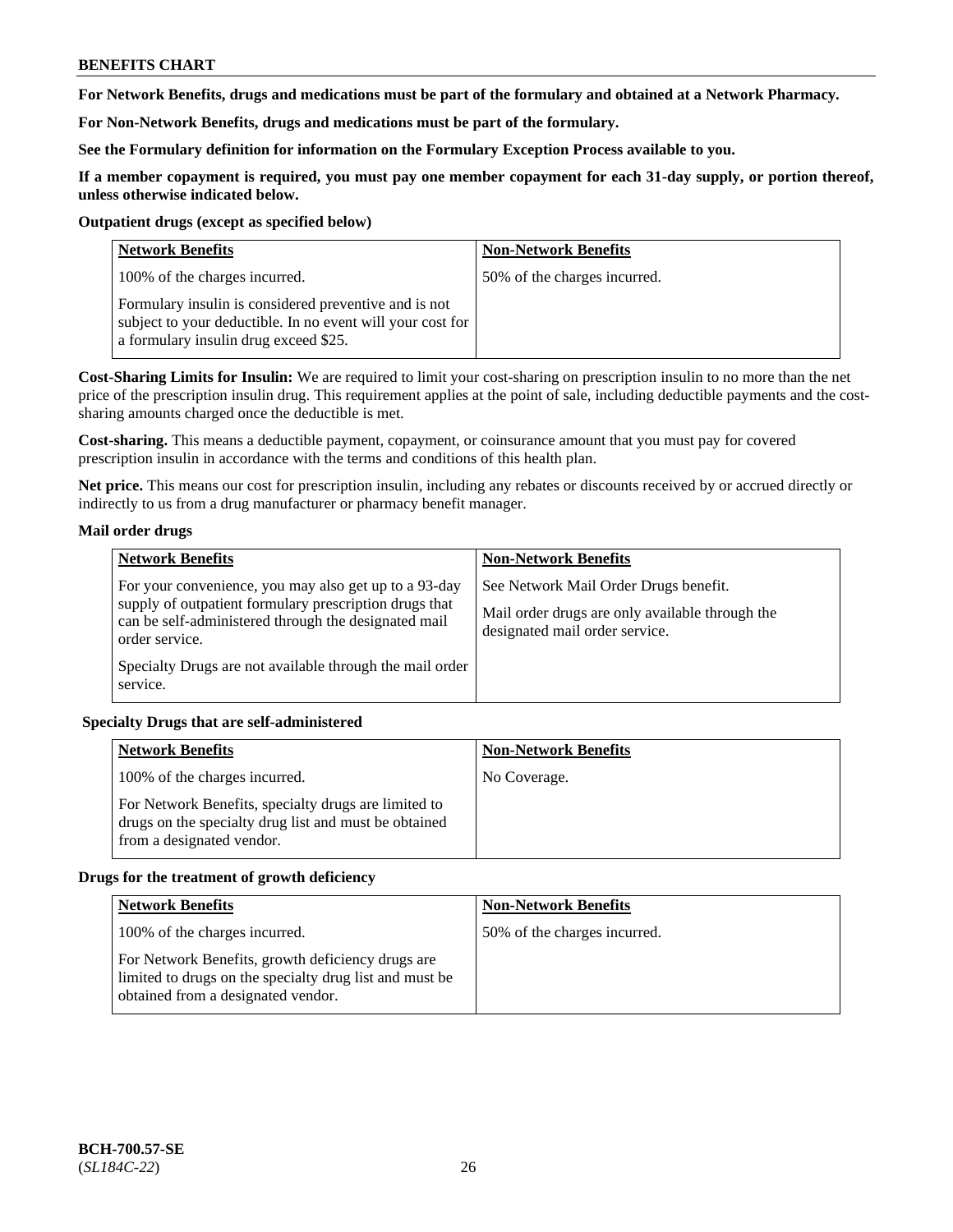#### **Tobacco cessation drugs are covered for all FDA – approved tobacco cessation drugs for a minimum of 90 days**

| Network Benefits                                            | <b>Non-Network Benefits</b>  |
|-------------------------------------------------------------|------------------------------|
| 100% of the charges incurred.<br>Deductible does not apply. | 50% of the charges incurred. |

#### **Contraceptive drugs**

| <b>Network Benefits</b>                                                                                                                                        | <b>Non-Network Benefits</b>  |
|----------------------------------------------------------------------------------------------------------------------------------------------------------------|------------------------------|
| 100% of the charges incurred for formulary drugs.<br>Deductible does not apply.                                                                                | 50% of the charges incurred. |
| If a physician requests that a non-formulary<br>contraceptive drug be dispensed as written the drug will<br>be covered at 100%, not subject to the deductible. |                              |

**ACA preventive medications.** We cover preventive medications currently recommended by USPSTF with an A or B rating if they are prescribed by your medical provider and they are listed on our Commercial ACA Preventive Drug List. Preventive medications are subject to periodic review and modification. Changes would be effective in accordance with the federal rules and reflected in our current medical coverage criteria for preventive care services.

| Network Benefits                                            | <b>Non-Network Benefits</b>  |
|-------------------------------------------------------------|------------------------------|
| 100% of the charges incurred.<br>Deductible does not apply. | 50% of the charges incurred. |

## **Limitations:**

- Certain drugs may require prior authorization as indicated on the formulary. HealthPartners may require prior authorization for the drug and also the site where the drug will be provided. Certain drugs are subject to our utilization review process and quantity limits, as indicated on our formulary.
- Certain non-formulary drugs require prior authorization. In addition, certain drugs may be subject to any quantity limits applied as part of our trial program. The trial drug program applies to new prescriptions for certain drugs which have high toxicity, low tolerance, high costs and/or high potential for waste. Trial drugs are indicated on the formulary and/or the Specialty Drug List. Your first fill of a trial drug may be limited to less than a month supply. If the drug is well tolerated and effective, you will receive the remainder of your first month supply.
- If a member requests a brand name drug when there is a generic equivalent, the brand name drug will be covered up to the charge that would apply to the generic drug, minus any required copayment. If a physician requests that a brand name drug be dispensed as written, and we determine the brand name drug is medically necessary, the drug will be paid at the Outpatient Drugs benefit.
- We may require members to try over-the-counter (OTC) drug alternatives before approving more costly formulary prescription drugs.
- Unless otherwise specified in the "Prescription Drug Services" section, you may receive up to a 31-day supply per prescription.
- A 93-day supply will be covered and dispensed only at pharmacies that participate in our extended day supply program
- New prescriptions to treat certain chronic conditions are limited to a 31-day supply.
- No more than a 31-day supply of Specialty Drugs will be covered and dispensed at a time, unless it's a manufacturer supplied drug that cannot be split that supplies the member with more than a 31-day supply.
- The member copayment for a drug will not exceed the cost of the drug.

### **Not Covered:**

- Replacement of prescription drugs, medications, equipment and supplies due to loss, damage or theft.
- Nonprescription (over the counter) drugs or medications, including, but not limited to, vitamins, supplements, homeopathic remedies, and non-FDA approved drugs unless listed on the formulary and prescribed by a physician or legally authorized health care provider under applicable state and federal law. We cover off-label use of drugs to treat cancer as specified in the "Prescription Drug Services" section of this Benefits Chart. This exclusion does not include over-the-counter contraceptives for women as allowed under the Affordable Care Act when the member obtains a prescription for the item. In addition, if the member obtains a prescription, this exclusion does not include aspirin to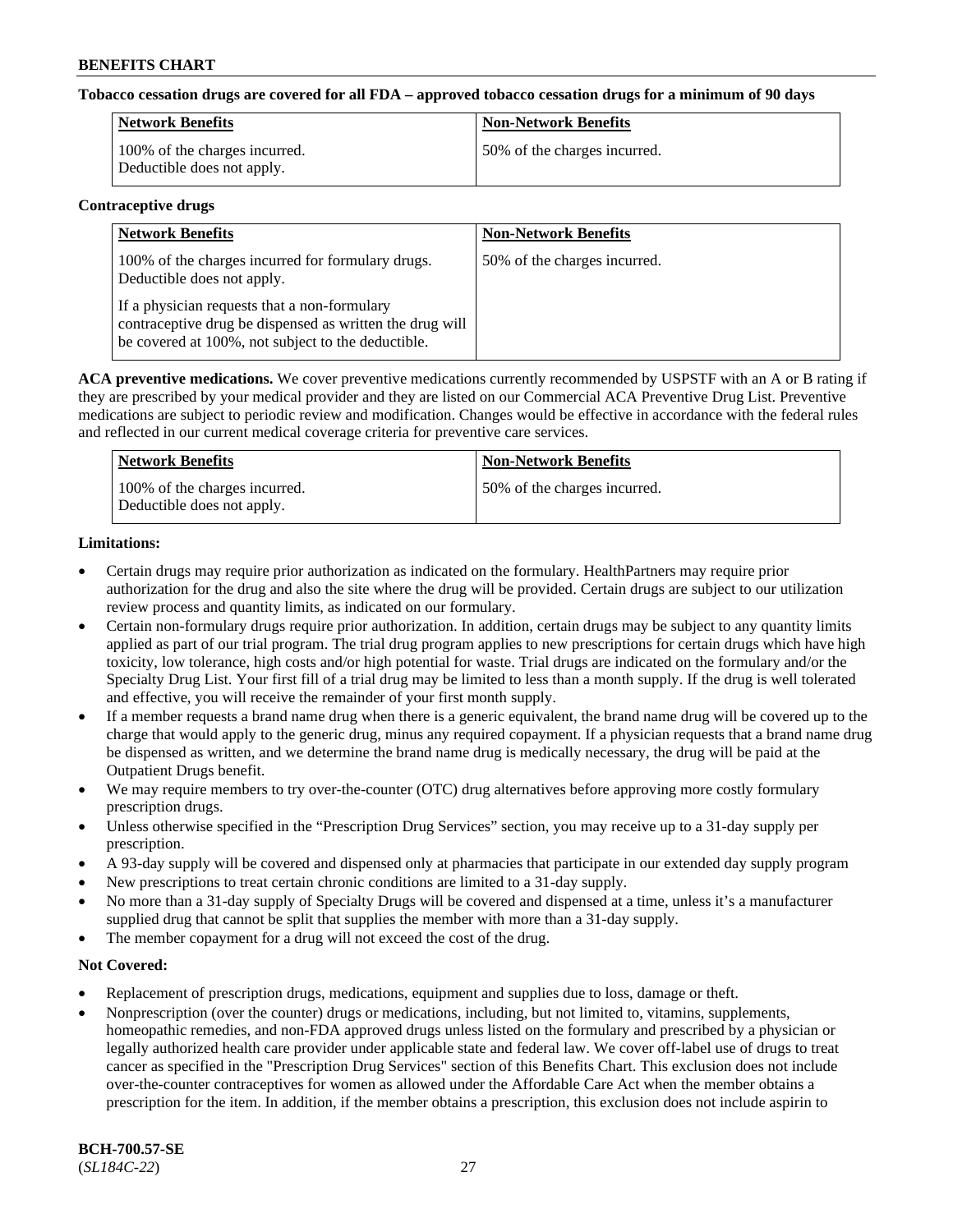prevent cardiovascular disease for men and women of certain ages; folic acid supplements for women who may become pregnant; fluoride chemoprevention supplements for children without fluoride in their water source; and iron supplements for children ages 6-12 months who are at risk of anemia.

- Drugs on the Excluded Drug List. The Excluded Drug List includes select drugs within a therapy class that are not eligible for coverage. This includes drugs that may be excluded for certain indications. However, you may request coverage for a drug on the Excluded Drug List by requesting an exception to the formulary under the formulary exception process described in the definition of formulary in this Benefits Chart. The Excluded Drug List is available at [healthpartners.com](http://www.healthpartners.com/)
- Drugs that are newly approved by the FDA until they are reviewed and approved by HealthPartners Pharmacy and Therapeutics Committee. However, you may request coverage for a drug that is newly approved by the FDA by requesting an exception to the formulary under the formulary exception process described in the definition of formulary in the Benefits Chart.
- All drugs used for sexual dysfunction.
- Fertilty drugs.
- Medical cannabis.
- Medical devices approved by the FDA will not be covered under the "Prescription Drug Services" section unless they are on our formulary. Covered medical devices are generally submitted and reimbursed under your medical benefits.
- See "Services Not Covered" in the Group Membership Contract.

## **PREVENTIVE SERVICES**

### **Applicable Definitions:**

**Routine Preventive Services** are routine healthcare services that include screenings, check-ups and counseling to prevent illness, disease or other health problems before symptoms occur.

**Diagnostic Services** are services to help a provider understand your symptoms, diagnose illness and decide what treatment may be needed. They may be the same services that are listed as preventive services, but they are being used as diagnostic services. Your provider will determine if these services are preventive or diagnostic. These services are not preventive if received as part of a visit to diagnose, manage or maintain an acute or chronic medical condition, illness or injury. When that occurs, unless otherwise indicated below, standard deductibles, copayments or coinsurance apply.

### **Covered Services:**

We cover preventive services that meet any of the requirements under the Affordable Care Act (ACA) shown in the bulleted items below. These preventive services are covered at 100% under the network benefits with no deductible, copayments or coinsurance. (If a preventive service is not required by the ACA and it is covered at a lower benefit level or if a group qualifies for an exemption or accommodation for certain benefits under the ACA, it will be specified below). Preventive benefits mandated under the ACA are subject to periodic review and modification. Changes would be effective in accordance with the federal rules. Preventive services mandated by the ACA include:

- Evidence-based items or services that have in effect a rating of A or B in the current recommendations of the United States Preventive Services Task Force with respect to the individual;
- Immunizations for routine use in children, adolescents, and adults that have in effect a recommendation from the Advisory Committee on Immunization Practices of the Centers for Disease Control and Prevention with respect to the individual;
- With respect to infants, children, and adolescents, evidence-informed preventive care and screenings provided for in comprehensive guidelines supported by the Health Resources and Services Administration; and
- With respect to women, preventive care and screenings provided for in comprehensive guidelines supported by the Health Resources and Services Administration.

Covered services are based on established medical policies, which are subject to periodic review and modification by the medical or dental directors. These medical policies (medical coverage criteria) are available by calling Member Services, or logging on to your "*my*HealthPartners" account at [healthpartners.com.](http://www.healthpartners.com/)

A complete list of preventive care services recommended under the U.S. Preventive Task Force (USPSTF) is available online at [uspreventiveservicestaskforce.org/Page/Name/uspstf-a-and-b-recommendations.](https://www.uspreventiveservicestaskforce.org/Page/Name/uspstf-a-and-b-recommendations-by-date/)

HHS: [healthcare.gov/coverage/preventive-care-benefits](https://www.healthcare.gov/coverage/preventive-care-benefits/)

CDC: [cdc.gov/vaccines/schedules/index.html](https://www.cdc.gov/vaccines/schedules/index.html)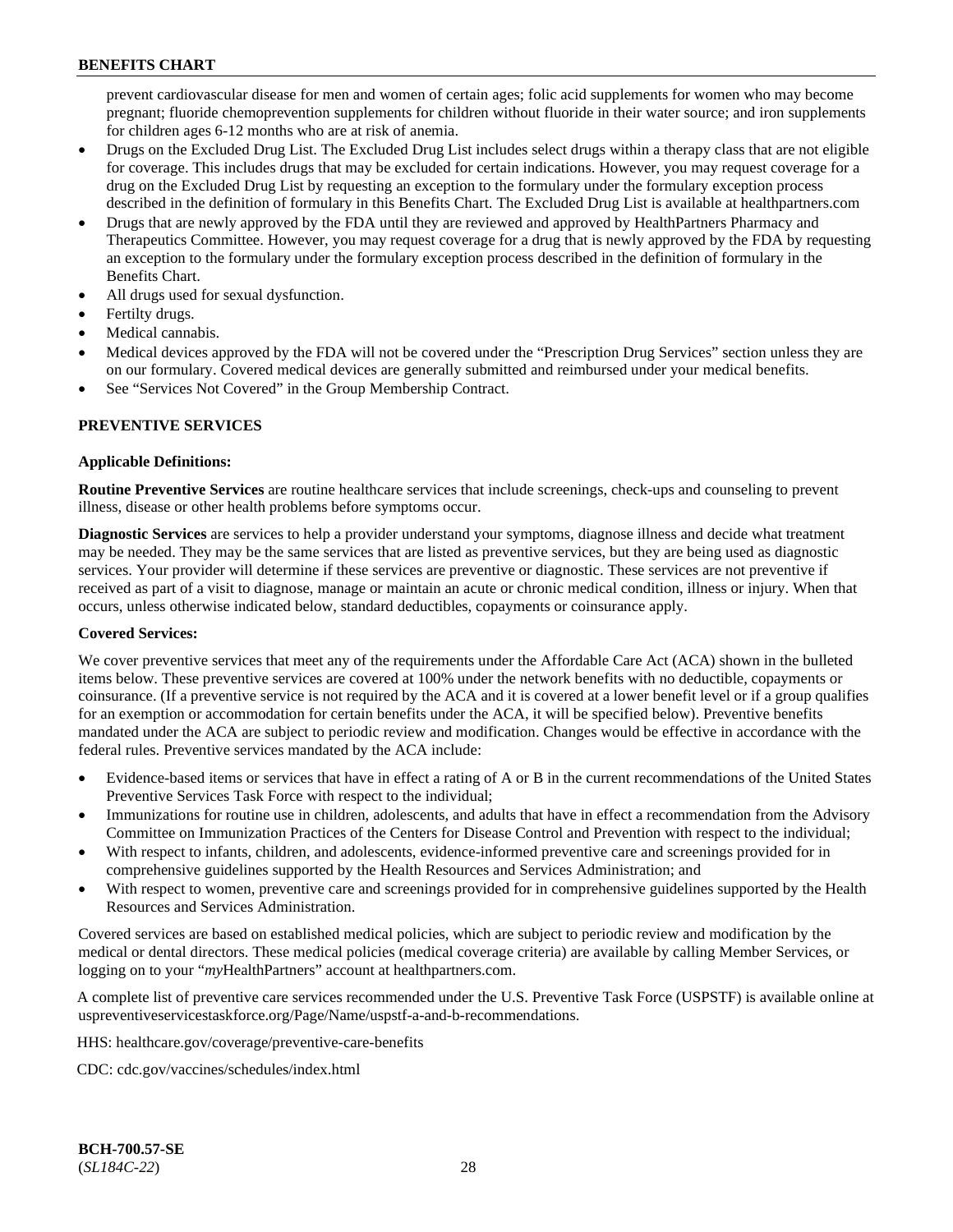## **ACA and state mandated preventive services are covered as follows:**

**Routine health exams and periodic health assessments.** A physician or health care provider will counsel you as to how often health assessments are needed based on age, sex and health status. This includes screening for tobacco use, at least two tobacco cessation attempts per year (for those who use tobacco products), all FDA approved tobacco cessation medications including over-the-counter drugs (as shown in the "Prescription Drug Services" Section) and at least four counseling sessions of at least ten minutes each for tobacco cessation.

| <b>Network Benefits</b>                                     | <b>Non-Network Benefits</b>  |
|-------------------------------------------------------------|------------------------------|
| 100% of the charges incurred.<br>Deductible does not apply. | 50% of the charges incurred. |

**Child health supervision services**. This includes pediatric preventive services, such as fluoride chemoprevention for children without fluoride in their water source, newborn screenings, appropriate immunizations, developmental assessments and laboratory services appropriate to the age of the child from birth to 72 months, and appropriate immunizations until the end of the month in which the child turns 19, as defined by the Standards of Child Health Care issued by the American Academy of Pediatrics. We cover at least five child health supervision visits from birth to 12 months, three child health supervision visits from 12 months to 24 months, once a year from 24 months to 72 months.

| Network Benefits                                            | <b>Non-Network Benefits</b>  |
|-------------------------------------------------------------|------------------------------|
| 100% of the charges incurred.<br>Deductible does not apply. | 50% of the charges incurred. |

**Routine prenatal care and exams.** This includes the comprehensive package of medical and psychosocial support provided throughout a pregnancy, including risk assessment, serial surveillance, prenatal education, and use of specialized skills and technology when needed, as defined by Standards for Obstetric-Gynecologic Services issued by the American College of Obstetricians and Gynecologists.

| Network Benefits                                            | <b>Non-Network Benefits</b>   |
|-------------------------------------------------------------|-------------------------------|
| 100% of the charges incurred.<br>Deductible does not apply. | 150% of the charges incurred. |

**Routine postnatal care.** This includes health exams, assessments, education and counseling relating to the period immediately after childbirth

| Network Benefits                                            | <b>Non-Network Benefits</b>  |
|-------------------------------------------------------------|------------------------------|
| 100% of the charges incurred.<br>Deductible does not apply. | 50% of the charges incurred. |

**Routine screening procedures for cancer.** This includes colorectal screening, digital rectal examinations, or other cancer screenings recommended by the USPSTF with an A or B rating. Women's preventive health services below describes additional routine screening procedures for cancer.

| <b>Network Benefits</b>                                     | <b>Non-Network Benefits</b>  |
|-------------------------------------------------------------|------------------------------|
| 100% of the charges incurred.<br>Deductible does not apply. | 50% of the charges incurred. |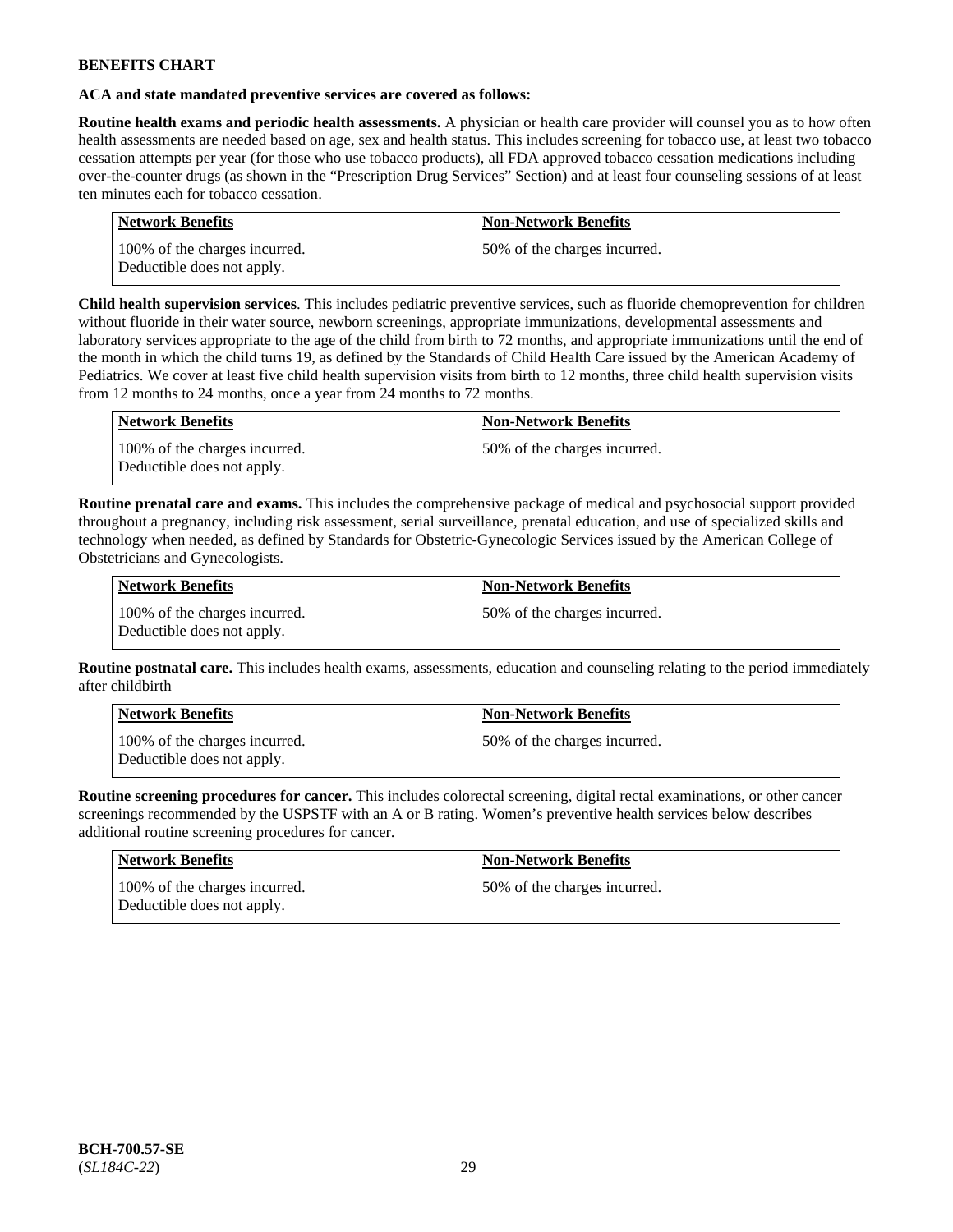**Professional voluntary family planning services.** This includes services to prevent or delay a pregnancy, including counseling and education. Services must be provided by a licensed provider.

| Network Benefits                                            | <b>Non-Network Benefits</b> |
|-------------------------------------------------------------|-----------------------------|
| 100% of the charges incurred.<br>Deductible does not apply. | See Network Benefits.       |

## **Adult immunizations**

| <b>Network Benefits</b>                                     | <b>Non-Network Benefits</b>  |
|-------------------------------------------------------------|------------------------------|
| 100% of the charges incurred.<br>Deductible does not apply. | 50% of the charges incurred. |

**Women's preventive services.**This includes mammograms\*, screenings for cervical cancer (pap smears), breast pumps, human papillomavirus (HPV) testing; counseling for sexually transmitted infections, counseling and screening for human immunodeficiency virus (HIV), and all FDA approved contraceptive methods as prescribed by a doctor, sterilization procedures, education and counseling (see the "Prescription Drug Services" section for coverage of oral contraceptive drugs). For women whose family history is associated with an increased risk for BRCA1 or BRCA2 gene mutations, we cover genetic counseling and BRCA screening without cost sharing, if appropriate and as determined by a physician

**\***Preventive mammogram screening includes digital breast tomosynthesis (3D mammograms) for members at risk for breast cancer.

"At risk for breast cancer" means: (1) having a family history with one or more first- or second-degree relatives with breast cancer; (2) testing positive for BRCA1 or BRCA2 mutations; (3) having heterogeneously dense breasts or extremely dense breasts based on the Breast Imaging Reporting and Data System established by the American College of Radiology; or (4) having a previous diagnosis of breast cancer.

| Network Benefits                                            | <b>Non-Network Benefits</b>  |
|-------------------------------------------------------------|------------------------------|
| 100% of the charges incurred.<br>Deductible does not apply. | 50% of the charges incurred. |

**Obesity screening and management.** We cover obesity screening and counseling for all ages during a routine preventive care exam. If you are age 18 or older and have a body mass index of 30 or more, we also cover intensive obesity management to help you lose weight. Your primary care doctor can coordinate these services.

| <b>Network Benefits</b>                                     | <b>Non-Network Benefits</b>   |
|-------------------------------------------------------------|-------------------------------|
| 100% of the charges incurred.<br>Deductible does not apply. | 150% of the charges incurred. |

**In addition to any ACA or state mandated preventive services referenced above, we cover the following eligible services:**

### **Routine eye and hearing exams**

| Network Benefits                                            | <b>Non-Network Benefits</b>  |
|-------------------------------------------------------------|------------------------------|
| 100% of the charges incurred.<br>Deductible does not apply. | 50% of the charges incurred. |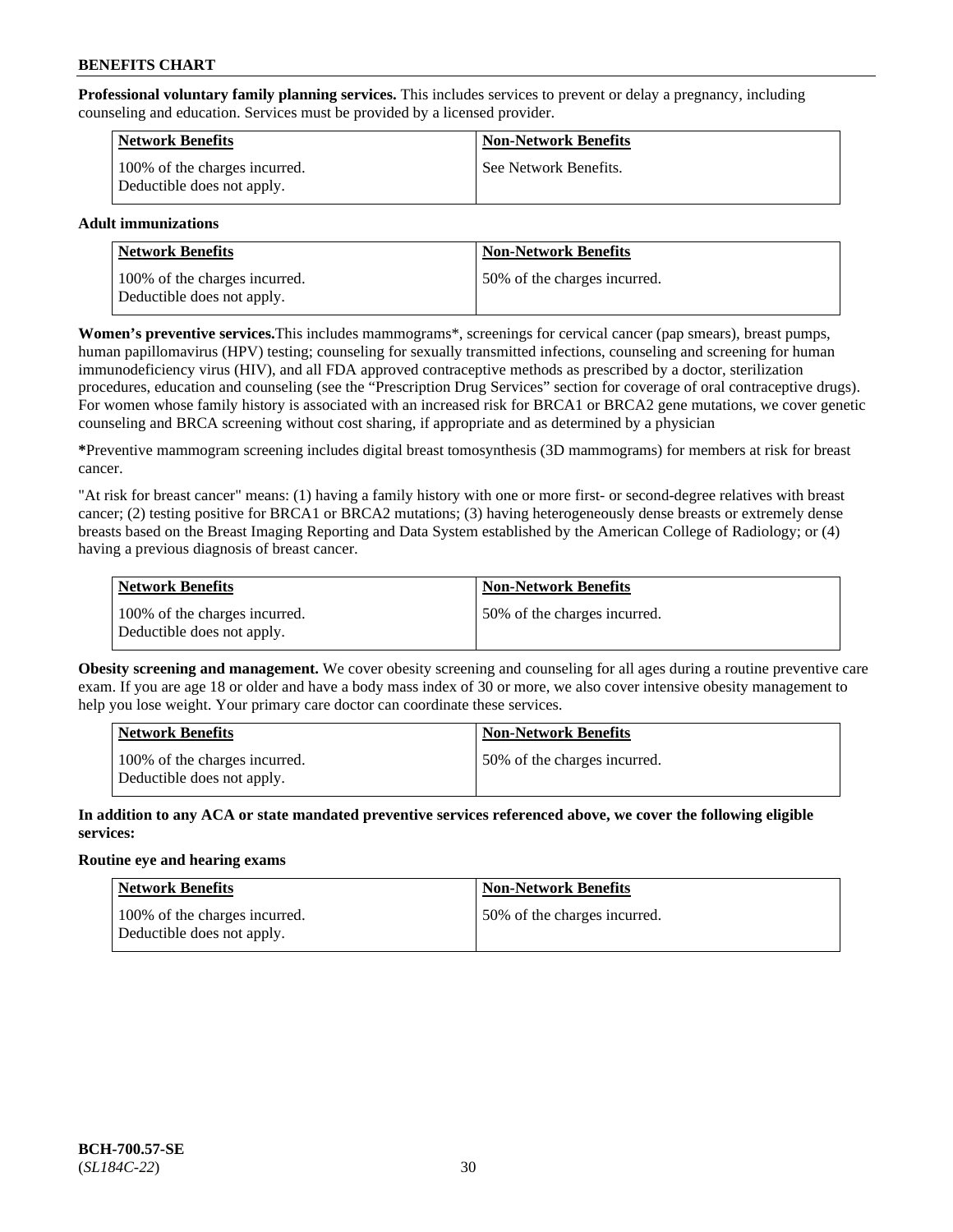**Ovarian cancer surveillance tests for women who are at risk.** "At risk for ovarian cancer" means (1) having a family history that includes any of the following: one or more first-degree or second-degree relatives with ovarian cancer, clusters of female relatives with breast cancer or nonpolyposis colorectal cancer; or (2) testing positive for BRCA1 or BRCA2 mutations. "Surveillance tests for ovarian cancer" means annual screening using: CA-125 serum tumor marker testing, transvaginal ultrasound, pelvic examination or other proven ovarian cancer screening tests currently being evaluated by the federal Food and Drug Administration or by the National Cancer Institute.

| <b>Network Benefits</b>                                                                                                                                                                                                          | <b>Non-Network Benefits</b>                                                                                                                                                                                                          |
|----------------------------------------------------------------------------------------------------------------------------------------------------------------------------------------------------------------------------------|--------------------------------------------------------------------------------------------------------------------------------------------------------------------------------------------------------------------------------------|
| Coverage level is same as corresponding Network<br>Benefit, depending on type of service provided, such<br>as Diagnostic Imaging Services, Laboratory Services<br>Office Visits for Illness or Injury or Preventive<br>Services. | Coverage level is same as corresponding Non-Network<br>Benefit, depending on type of service provided, such as<br>Diagnostic Imaging Services, Laboratory Services<br>Office Visits for Illness or Injury or Preventive<br>Services. |
|                                                                                                                                                                                                                                  |                                                                                                                                                                                                                                      |

#### **Limitations:**

• Services are not preventive if received as part of a visit to diagnose, manage or maintain an acute or chronic medical condition, illness or injury. When that occurs, unless otherwise indicated above, standard deductibles, copayments or coinsurance apply.

#### **Not Covered:**

See "Services Not Covered" in the Group Membership Contract.

## **SPECIFIED NON-NETWORK SERVICES**

#### **Covered Services:**

We cover the following services when you elect to receive them from a non-network provider, at the same level of coverage we provide when you elect to receive the services from a network provider:

- Voluntary family planning of the conception and bearing of children.
- The provider visit(s) and test(s) necessary to make a diagnosis of infertility.
- Testing and treatment of sexually transmitted diseases (other than HIV).
- Testing for AIDS or other HIV-related conditions.

| <b>Network Benefits</b>                                                                                                                            | <b>Non-Network Benefits</b>                    |
|----------------------------------------------------------------------------------------------------------------------------------------------------|------------------------------------------------|
| Coverage level is same as corresponding Network<br>Benefit, depending on type of service provided, such as<br>Office Visits for Illness or Injury. | See Network Benefits for the services covered. |

#### **Not Covered:**

See "Services Not Covered" in the Group Membership Contract.

### **TELEHEALTH/TELEMEDICINE SERVICES**

#### **Definitions:**

**Telehealth, Telemedicine, or Virtual Care.** This is a means of communication between a health care professional and a patient. This includes the use of secure electronic information, imaging, and communication technologies, including:

- interactive audio or audio-video
- interactive audio with store-and-forward technology
- chat-based and email-based systems
- physician-to-physician consultation
- patient education
- data transmission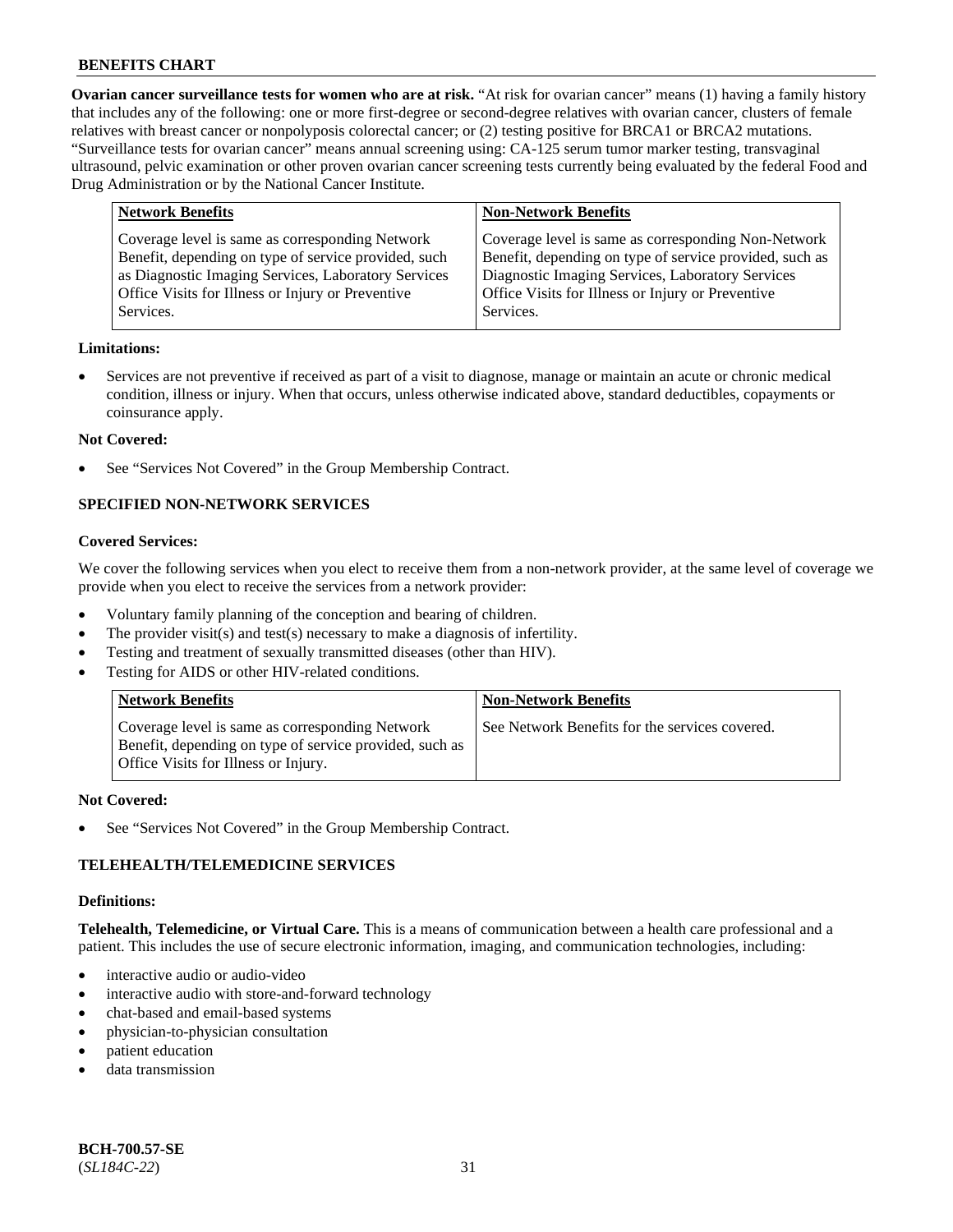- data interpretation
- digital diagnostics (algorithm-enabled diagnostic support)
- digital therapeutics (the use of personal health devices and sensors, either alone or in combination with conventional drug therapies, for disease prevention and management)

## Services can be delivered:

Synchronously: the patient and health care professional are engaging with one another at the same time; or Asynchronously: the patient and health care professional engage with each other at different points in time.

**Telephone Visits.** Live, synchronous, interactive encounters over the telephone between a patient and a healthcare provider.

**E-visit or chat-based visits.** Asynchronous online or mobile app encounters to discuss a patient's personal health information, vital signs, and other physiologic data or diagnostic images. The healthcare provider reviews and delivers a consultation, diagnosis, prescription or treatment plan after reviewing the patient's visit information.

**Virtuwell<sup>®</sup>**. This is an online service for you to receive a diagnosis and treatment for certain conditions, such as a cold, flu, ear pain and sinus infections. You may access the Virtuwell website at [virtuwell.com.](https://www.virtuwell.com/)

**Video Visits.** Live, synchronous, interactive encounters using secure web-based video between a patient and a healthcare provider.

## **Covered Services:**

The Plan covers the following methods of receiving care for services that would be eligible under the Plan if the service were provided in person.

#### **Scheduled telephone visits**

| <b>Network Benefits</b>       | <b>Non-Network Benefits</b>  |
|-------------------------------|------------------------------|
| 100% of the charges incurred. | 50% of the charges incurred. |

### **E-visits**

## **Access to online care through Virtuwell at [virtuwell.com](https://www.virtuwell.com/)**

| <b>Network Benefits</b>       | <b>Non-Network Benefits</b> |
|-------------------------------|-----------------------------|
| 100% of the charges incurred. | Not Applicable.             |

#### **All other E-visits**

| Network Benefits              | <b>Non-Network Benefits</b>  |
|-------------------------------|------------------------------|
| 100% of the charges incurred. | 50% of the charges incurred. |

#### **Video visits**

| <b>Network Benefits</b>                                                                                                                              | <b>Non-Network Benefits</b>                                                                                                                              |
|------------------------------------------------------------------------------------------------------------------------------------------------------|----------------------------------------------------------------------------------------------------------------------------------------------------------|
| Coverage level is same as corresponding Network<br>Benefit, depending upon type of service provided, such<br>as Office Visits for Illness or Injury. | Coverage level is same as corresponding Non-Network<br>Benefit, depending upon type of service provided, such<br>as Office Visits for Illness or Injury. |

### **Not Covered:**

See "Services Not Covered" in the Group Membership Contract.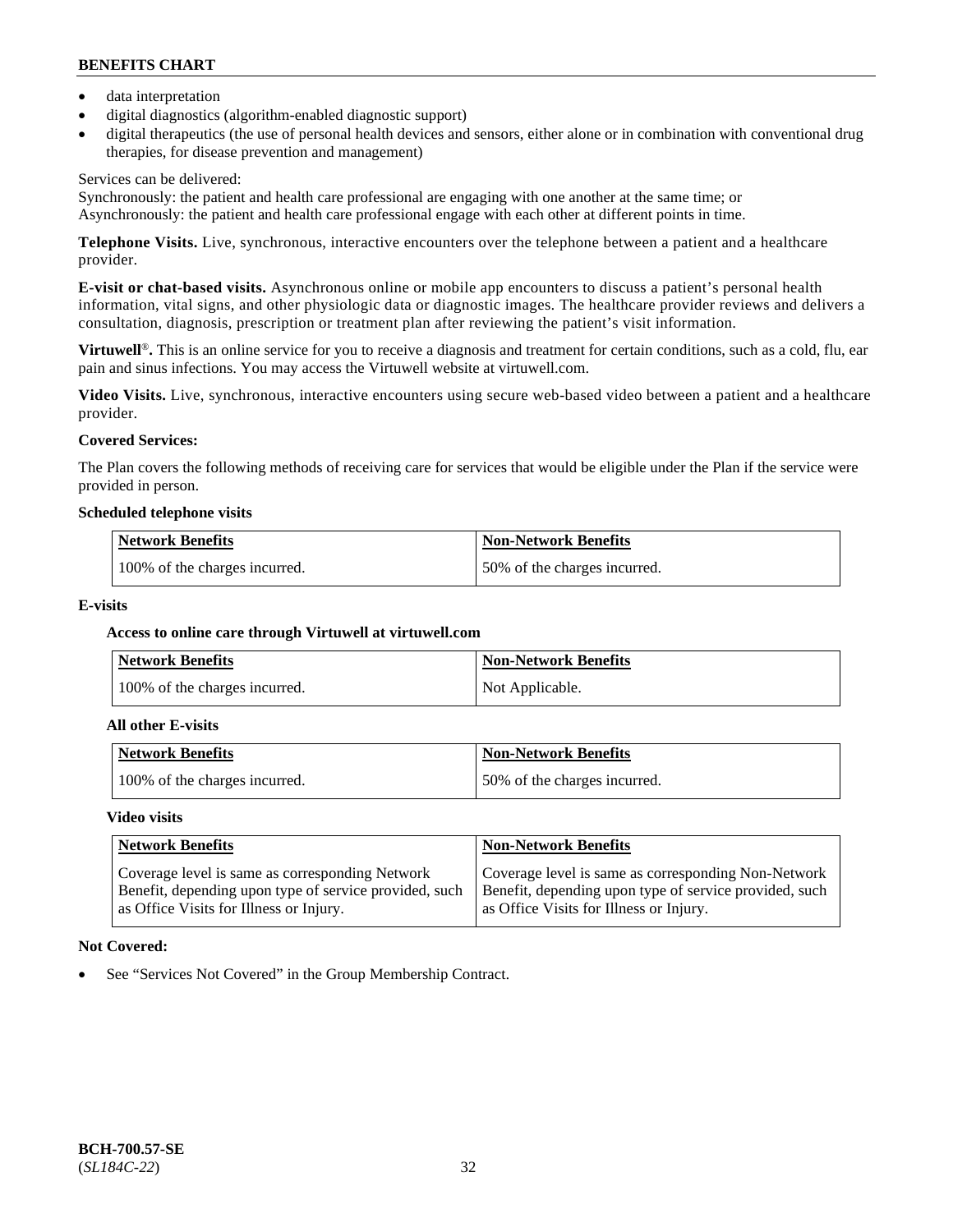## **TRANSPLANT SERVICES**

#### **Applicable Definitions:**

**Autologous.** This is when the source of cells is from the individual's own marrow or stem cells.

**Allogeneic.** This is when the source of cells is from a related or unrelated donor's marrow or stem cells.

**Autologous Bone Marrow Transplant.** This is when the bone marrow is harvested from the individual and stored. The patient undergoes treatment which includes tumor ablation with high-dose chemotherapy and/or radiation. The bone marrow is reinfused (transplanted).

**Allogeneic Bone Marrow Transplant.** This is when the bone marrow is harvested from the related or unrelated donor and stored. The patient undergoes treatment which includes tumor ablation with high-dose chemotherapy and/or radiation. The bone marrow is reinfused (transplanted).

**Autologous/Allogeneic Stem Cell Support.** This is a treatment process that includes stem cell harvest from either bone marrow or peripheral blood, tumor ablation with high-dose chemotherapy and/or radiation, stem cell reinfusion, and related care. Autologous/allogeneic bone marrow transplantation and high dose chemotherapy with peripheral stem cell rescue/support are considered to be autologous/allogeneic stem cell support.

**Designated Transplant Center.** This is any health care provider, group or association of health care providers designated by us to provide services, supplies or drugs for specified transplants for our members.

**Transplant Services.** This is transplantation (including retransplants) of the human organs or tissue listed below, including all related post-surgical treatment and drugs and multiple transplants for a related cause. Transplant services do not include other organ or tissue transplants or surgical implantation of mechanical devices functioning as a human organ, except surgical implantation of an FDA approved Ventricular Assist Device (VAD) or total artificial heart, functioning as a temporary bridge to heart transplantation.

Prior authorization is required prior to consultation to support coordination of care and benefits.

#### **Covered Services:**

We cover eligible transplant services (as defined above) while you are covered under this Benefits Chart. Transplants that will be considered for coverage are limited to the following:

- Kidney transplants for end-stage disease.
- Cornea transplants for end-stage disease.
- Heart transplants for end-stage disease.
- Lung transplants or heart/lung transplants for: (1) primary pulmonary hypertension; (2) Eisenmenger's syndrome; (3) endstage pulmonary fibrosis; (4) alpha 1 antitrypsin disease; (5) cystic fibrosis; and (6) emphysema.
- Liver transplants for: (1) biliary atresia in children; (2) primary biliary cirrhosis; (3) post-acute viral infection (including hepatitis A, hepatitis B antigen e negative and hepatitis C) causing acute atrophy or post-necrotic cirrhosis; (4) primary sclerosing cholangitis; (5) alcoholic cirrhosis; and (6) hepatocellular carcinoma.
- Allogeneic bone marrow transplants or peripheral stem cell support associated with high dose chemotherapy for: (1) acute myelogenous leukemia; (2) acute lymphocytic leukemia; (3) chronic myelogenous leukemia; (4) severe combined immunodeficiency disease; (5) Wiskott-Aldrich syndrome; (6) aplastic anemia; (7) sickle cell anemia; (8) non-relapsed or relapsed non-Hodgkin's lymphoma; (9) multiple myeloma; and (10) testicular cancer.
- Autologous bone marrow transplants or peripheral stem cell support associated with high-dose chemotherapy for: (1) acute leukemias; (2) non-Hodgkin's lymphoma; (3) Hodgkin's disease; (4) Burkitt's lymphoma; (5) neuroblastoma; (6) multiple myeloma; (7) chronic myelogenous leukemia; and (8) non-relapsed non-Hodgkin's lymphoma.
- Pancreas transplants for simultaneous pancreas-kidney transplants for diabetes, pancreas after kidney, living related segmental simultaneous pancreas kidney transplantation and pancreas transplant alone.

For Network Benefits, charges for transplant services must be incurred at a designated transplant center.

The transplant-related treatment provided, including expenses incurred for directly related donor services, shall be subject to and in accordance with the provisions, limitations, maximum and other terms of this Benefits Chart.

Medical and hospital expenses of the donor are covered only when the recipient is a member and the transplant and directly related donor expenses have been prior authorized for coverage. Treatment of medical complications that may occur to the donor are not covered. Donors are not considered members, and are therefore not eligible for the rights afforded to members under the Contract.